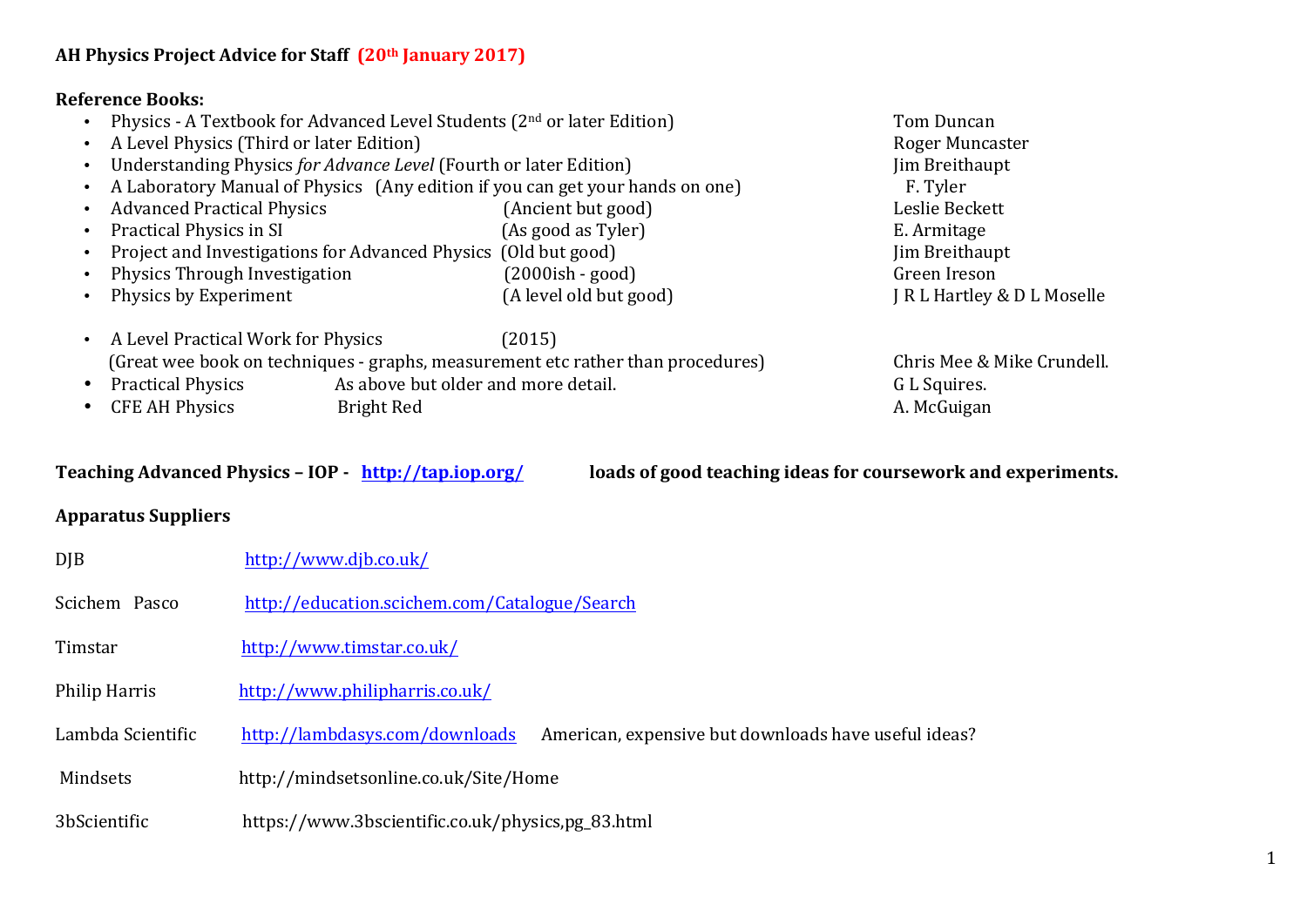### **General Comments**

- A good grasp of uncertainty treatment is a requirement of the course.
- At this level candidates should be confident in the use of Excel or an equivalent spreadsheet package in relation to calculations and graphical presentation.
- They should also have a clear idea of how to use LINEST or equivalent to find the gradient and uncertainty in a line. Some schools treat the time just after the change of timetable to introduce Excel.

### **Uncertainties**

## http://www.sserc.org.uk/index.php/physics-home/advanced-higher/3358-data-handling

### **Education Scotland Resource**

N Fancey, G Millar - Book on Uncertainties? Not available on Education Scotland website – seems the HSDU materials have been "streamlined by educational experts"??? This and other support can be accessed through

http://www.mrsphysics.co.uk/advanced/category/backgrounddocuments/upsnanduncertainties/

(Thank you Jennie)

## **https://education.gov.scot/nationalqualifications/resources/physics**

(I cannot access these at present so don't really know what is there that might be worthwhile).

### **Check Guzled for other support**

*'An Introduction to Error Analysis - A Study of Uncertainties in Physical Measurements*' by John R. Taylor. (recommended by Peter Law) – available on Amazon.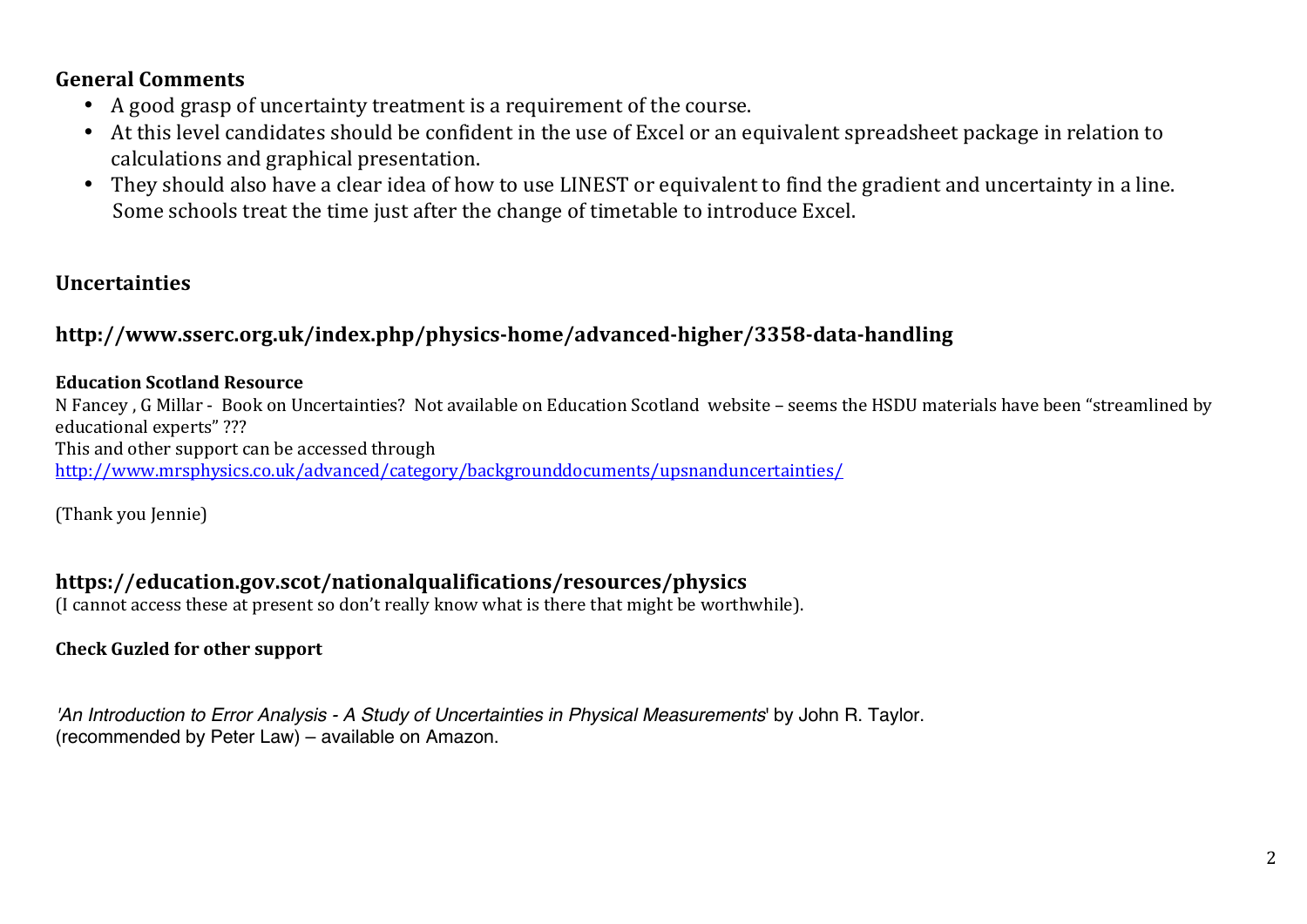# **AH Physics Project Advice for Staff**

| <b>Title</b>                             | Apparatus List / Supplier if possible                                                                                                                                                                                                                                                                               | Support notes / tips /safety issues                                                                                                                                                                                             |
|------------------------------------------|---------------------------------------------------------------------------------------------------------------------------------------------------------------------------------------------------------------------------------------------------------------------------------------------------------------------|---------------------------------------------------------------------------------------------------------------------------------------------------------------------------------------------------------------------------------|
| <b>Finding g</b>                         |                                                                                                                                                                                                                                                                                                                     |                                                                                                                                                                                                                                 |
| Compound pendulum                        | Metre stick drilled with holes 10 cm apart.<br>Thin needle to suspend pendulum by fitting through holes.<br>Retort stand<br>Timer.<br>Details from SSERC to follow.                                                                                                                                                 | Standard experiment available in most reference books.<br>Ask Technician or CDT department to drill the holes along the<br>centre of the metre stick                                                                            |
| Simple pendulum                          | Long piece of string<br>Bob or mass to be suspended.<br>Fit string into a slit made in a rubber bung to allow ease of<br>adjustment of the length of string.<br>The bung can be held in place using a retort stand.<br>Retort stand, G clamp to secure set up.<br>Scales to weigh mass, callipers to find midpoint. | Use a retractable measuring tape or equivalent to measure<br>different lengths - useful for lengths greater then 1m.<br>Be aware of toppling retort stand, if not secured properly.<br>Analysis - graphical approach essential. |
| Kater's Pendulum                         | Haven't seen a home made version - maybe a possibility.<br>Might be able to borrow one from a University?                                                                                                                                                                                                           | Use graphical analysis.                                                                                                                                                                                                         |
| <b>Bifilar Pendulum</b>                  | Long Metal rod.<br>Means of suspending the rod horizontally.<br>Two retort stands<br>Timer                                                                                                                                                                                                                          | Vary the distance, d, of separation of suspension and measure<br>the period T.<br>Graphical analysis possible                                                                                                                   |
| <b>Ball Bearing on Concave</b><br>Mirror | Spherometer<br>Curved concave mirror.<br>Ball bearing.<br>Timer                                                                                                                                                                                                                                                     | Fairly simple measurements, theory a bit tricky.                                                                                                                                                                                |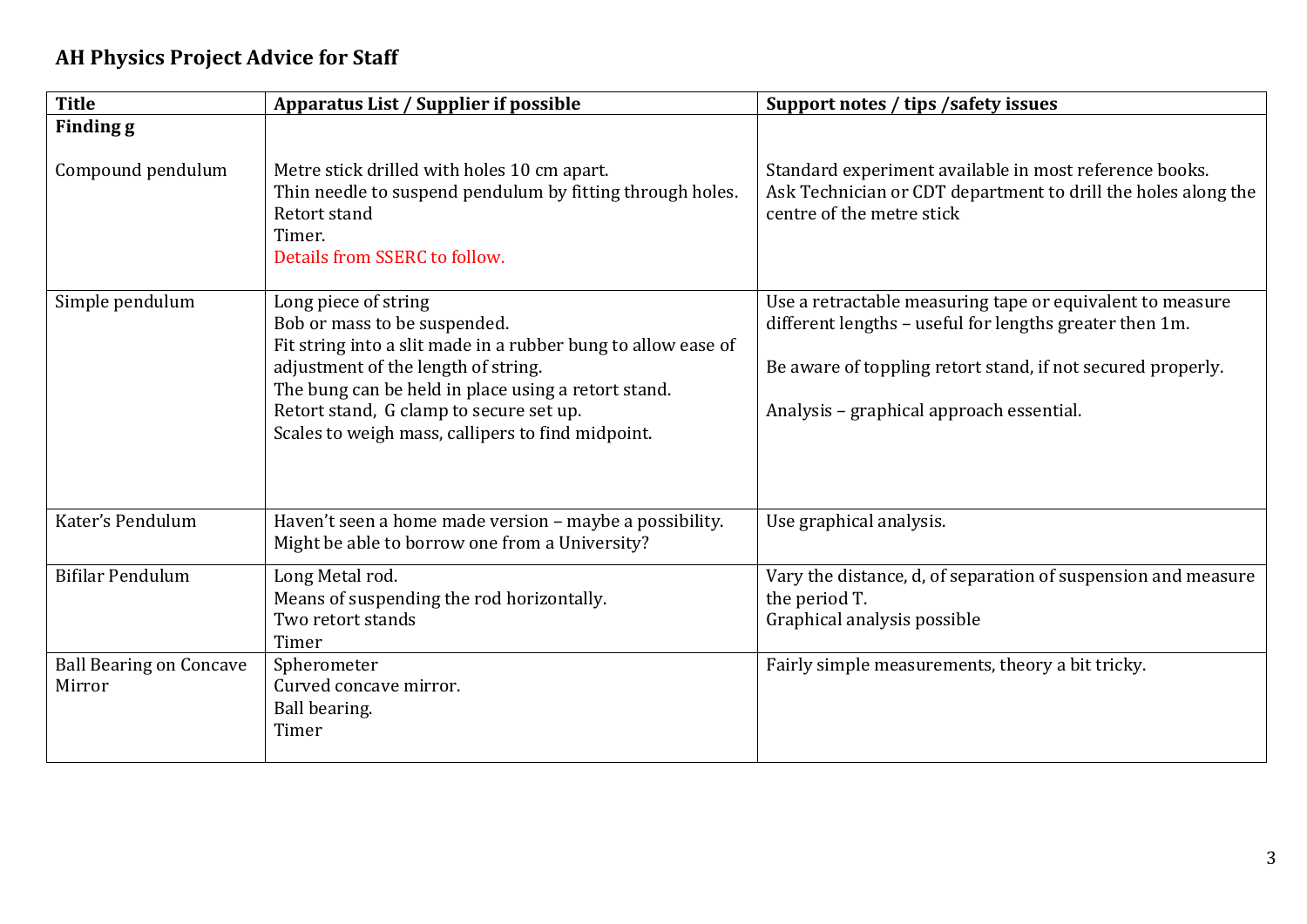| <b>Oscillating Spring</b>      | Long spring (30cm), retort stand, G clamp,<br>masses, stop clock.<br>Alternative method for timing:<br>Motion sensor connected to laptop a possibility - PASCO or | G clamp to secure the retort stand for safety.<br>Motion sensor pointing upwards below the mass.<br>Ensure the motion sensor is at least 25 cm from the mass. |
|--------------------------------|-------------------------------------------------------------------------------------------------------------------------------------------------------------------|---------------------------------------------------------------------------------------------------------------------------------------------------------------|
|                                | alternative.                                                                                                                                                      |                                                                                                                                                               |
| Water stream                   | Measure diameter of a vertical stream of water at various<br>points                                                                                               | http://www.sserc.org.uk/images/Physics/g_by_flow_rate.doc                                                                                                     |
| Sphere rolling down a<br>slope | Sloped track, sphere (large marble or ball bearing).<br>Micrometer or vernier callipers.<br>Timer (light gates) metre stick.<br><b>Scales</b>                     | Use the conservation of energy, the formula for I to find g.                                                                                                  |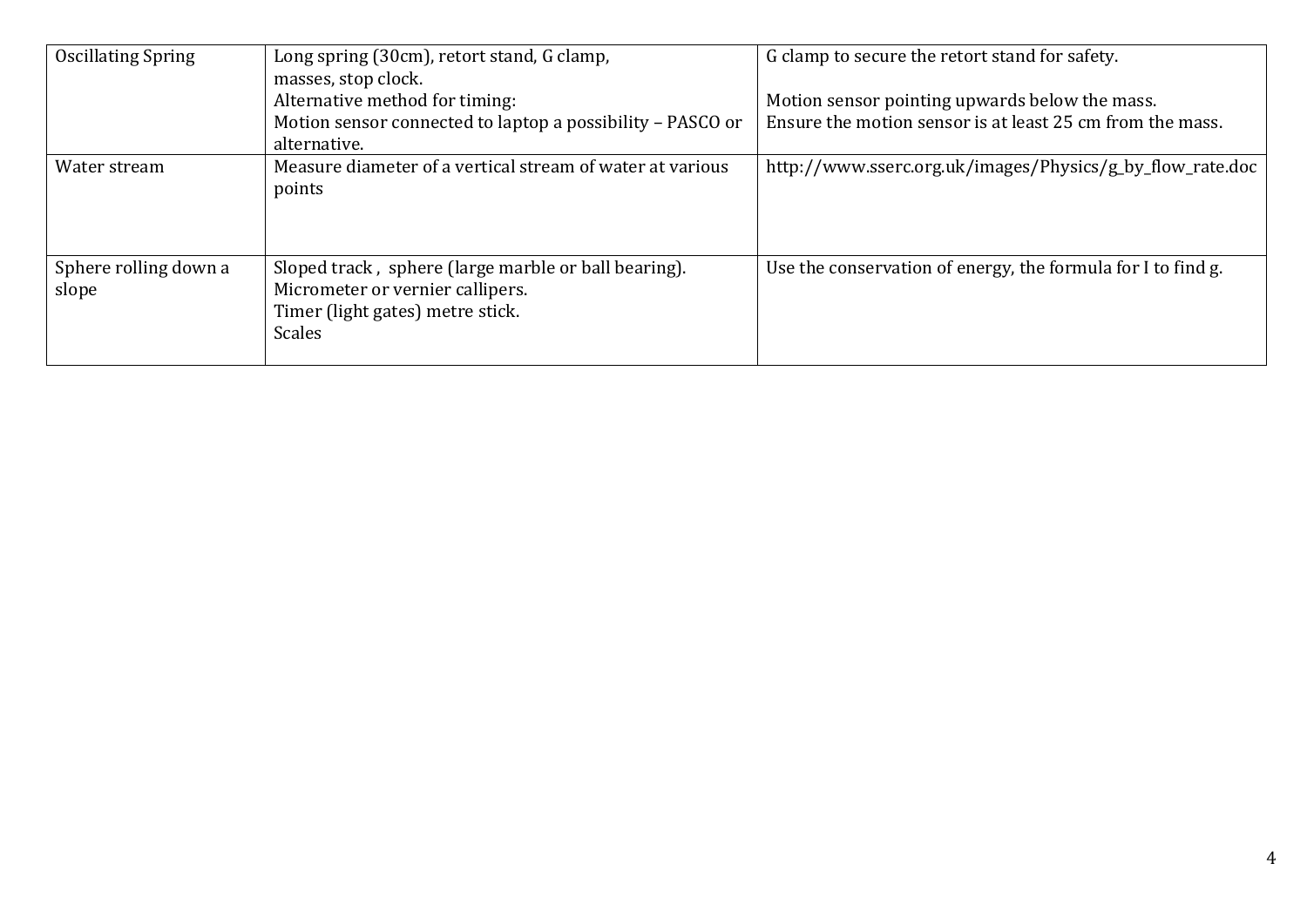| <b>Title</b>                                                  | Apparatus List / supplier                                                                                                                                                                                                                                                                                                                               | Support notes / tips / safety issues                                                                                                                                                                                    |
|---------------------------------------------------------------|---------------------------------------------------------------------------------------------------------------------------------------------------------------------------------------------------------------------------------------------------------------------------------------------------------------------------------------------------------|-------------------------------------------------------------------------------------------------------------------------------------------------------------------------------------------------------------------------|
| <b>Waves in Strings</b><br>(Related to Melde's<br>Experiment) | Sonometer<br>Different thicknesses of wires at least 5.<br>(Can use guitar strings if they can be attached)<br>Pair of pliers.<br>Safety specs.<br>A means of increasing the tension in the wire.<br>SSERC have a relatively cheap, home made version, using Westimster<br>kit magnets. Can easily set up make school.<br>Details from SSERC to follow. | Must have eye protection when dealing with<br>stretched wires.<br>Find relationships between length of wire,<br>tension, mass per unit length and frequency.                                                            |
|                                                               | Frequency can be measured:<br>using a horse shoe magnet across the wire and a signal<br>$\bullet$<br>generator, looking for the point of resonance.<br>Lissajou figures (CRO required)<br>$\bullet$<br>Audacity or frequency spectrum analyser app<br>$\bullet$                                                                                         | The wire can get hot if using the signal<br>generator method.                                                                                                                                                           |
| <b>Standing Waves</b>                                         | White elastic thread. (Most Scientific suppliers ok with this)<br>Signal generator and frequency meter required.<br>Again, frequency spectrum analyser app could be used.<br>Pulley wheel                                                                                                                                                               | Use elastic thread connected to a vibration<br>generator.<br>Connect the other end over a pulley to masses.<br>Impressive standing waves can be produced.<br>Relationship between frequency and number of<br>nodes? etc |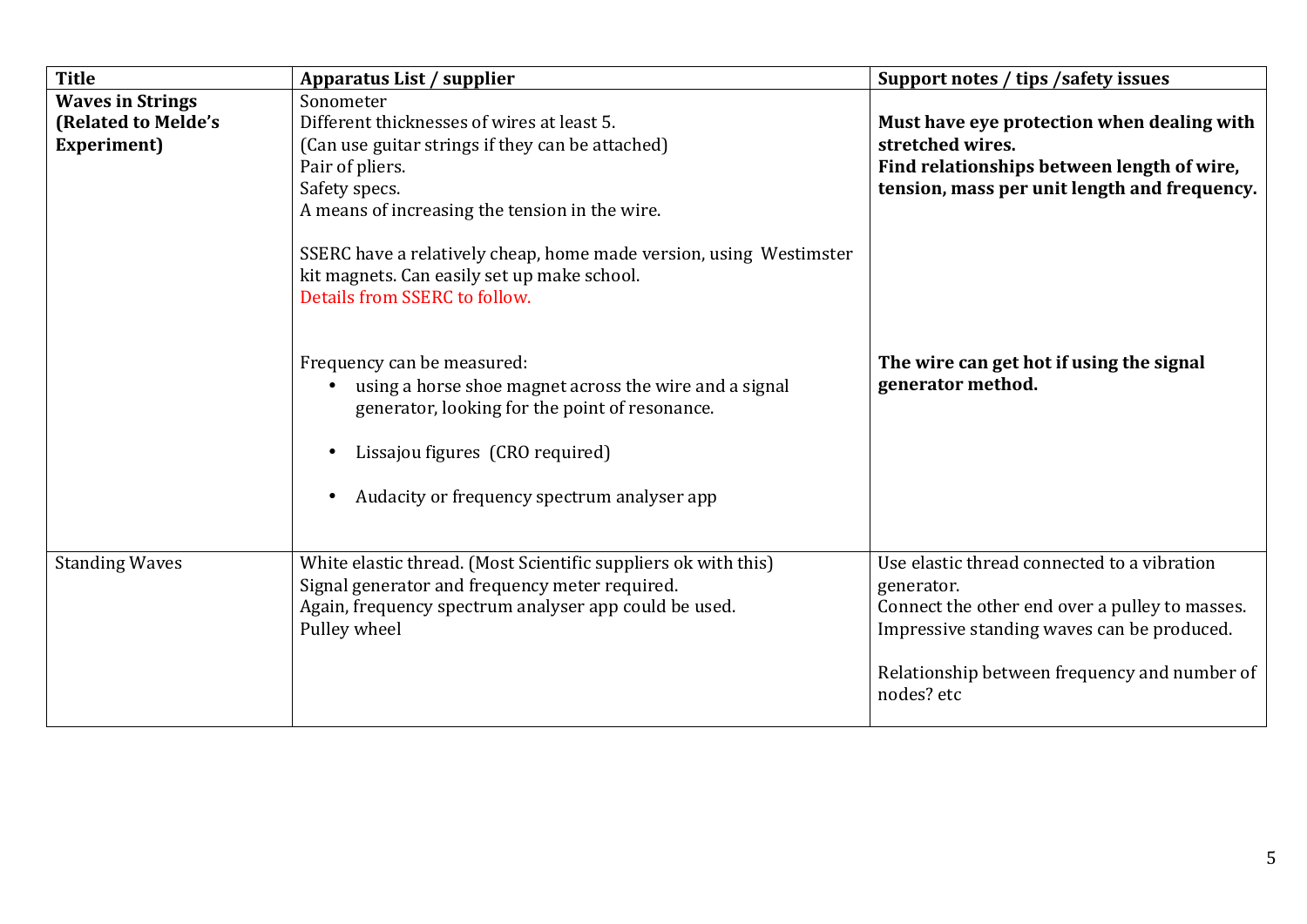| <b>Title</b>                                     | Apparatus List / supplier                                                                                                                                                                                                                                                                                                                                                                                                                                                        | Support notes / tips /safety issues                                                                                                                                                                                           |
|--------------------------------------------------|----------------------------------------------------------------------------------------------------------------------------------------------------------------------------------------------------------------------------------------------------------------------------------------------------------------------------------------------------------------------------------------------------------------------------------------------------------------------------------|-------------------------------------------------------------------------------------------------------------------------------------------------------------------------------------------------------------------------------|
| <b>Refractive Index</b><br><b>Apparent Depth</b> | <b>Travelling Microscope</b><br><b>Beaker</b><br>Fine powder (Lycopodium powder ok)                                                                                                                                                                                                                                                                                                                                                                                              | Lycopodium powder okay to use - not banned<br>as originally thought.                                                                                                                                                          |
| <b>Triangular Prism</b>                          | Use of spectrometer with collimated light source.<br>Solid - find n for material.<br>Hollow - find n for different liquids, concentrations, temperature, etc<br>It is possible to use a laser to find the angle of deviation for different<br>liquids in a hollow prism.<br>An adjustable platform for the prism or laser can make things easier.<br>Increasing the projection distance is advantageous.<br>Can be done in the school hall provided laser precautions are taken. | Normal safety procedures with a laser.<br>(SSERC link on safety to follow)<br>http://www.sserc.org.uk/health-safety/health-<br>a-safety-home136/optical-radiation-safe-<br>$use81$ (requires log in)                          |
| Gases<br>Michelson Interferometer                | Michelson Interferometer<br>Vacuum pump<br>Use of gas cell                                                                                                                                                                                                                                                                                                                                                                                                                       | Introduce carbon dioxide or helium into the<br>gas cell from vacuum and measure the<br>movement of fringes.<br>Leakage can be a frustrating problem.<br>Use the Helium from "party" balloons -<br>otherwise can be expensive. |
| Air cell                                         | Details from SSERC to follow.                                                                                                                                                                                                                                                                                                                                                                                                                                                    | Nice cheap version - pupils could even<br>construct this.                                                                                                                                                                     |
| Lenses                                           | Lens holders, metre stick<br>Various convex lenses - focal length ranging from 20 - 80 cm.<br>Optical bench nice if you have one.<br>Bright source for object.                                                                                                                                                                                                                                                                                                                   | Lens formula.<br>Focal length of lenses                                                                                                                                                                                       |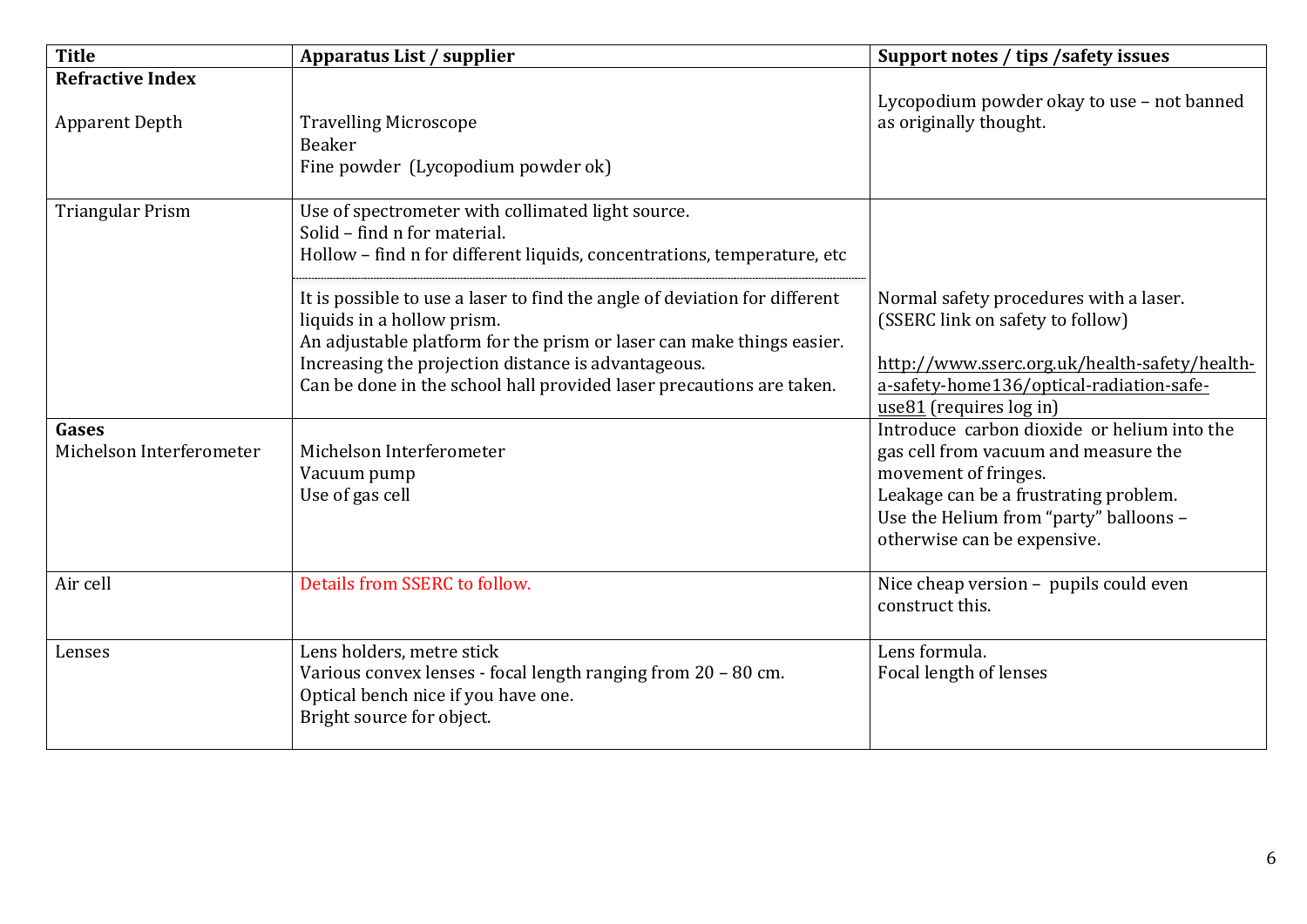| <b>Title</b>            | <b>Apparatus List / supplier</b>                                                                               | Support notes / tips / safety issues                                                                                           |
|-------------------------|----------------------------------------------------------------------------------------------------------------|--------------------------------------------------------------------------------------------------------------------------------|
| <b>Refractive Index</b> |                                                                                                                |                                                                                                                                |
| Liquids                 | Curved mirror<br>Retort stand<br>Cork and pin as object<br>Metre stick                                         |                                                                                                                                |
| Liquids                 | Diffraction grating 300 linesmm-1<br>Laser<br>Screen<br>Transparent container<br>Details from SSERC to follow. | Measurement of the separation of fringes in air<br>and liquid allows the calculation of the<br>refractive index of the liquid. |
|                         |                                                                                                                |                                                                                                                                |
|                         |                                                                                                                |                                                                                                                                |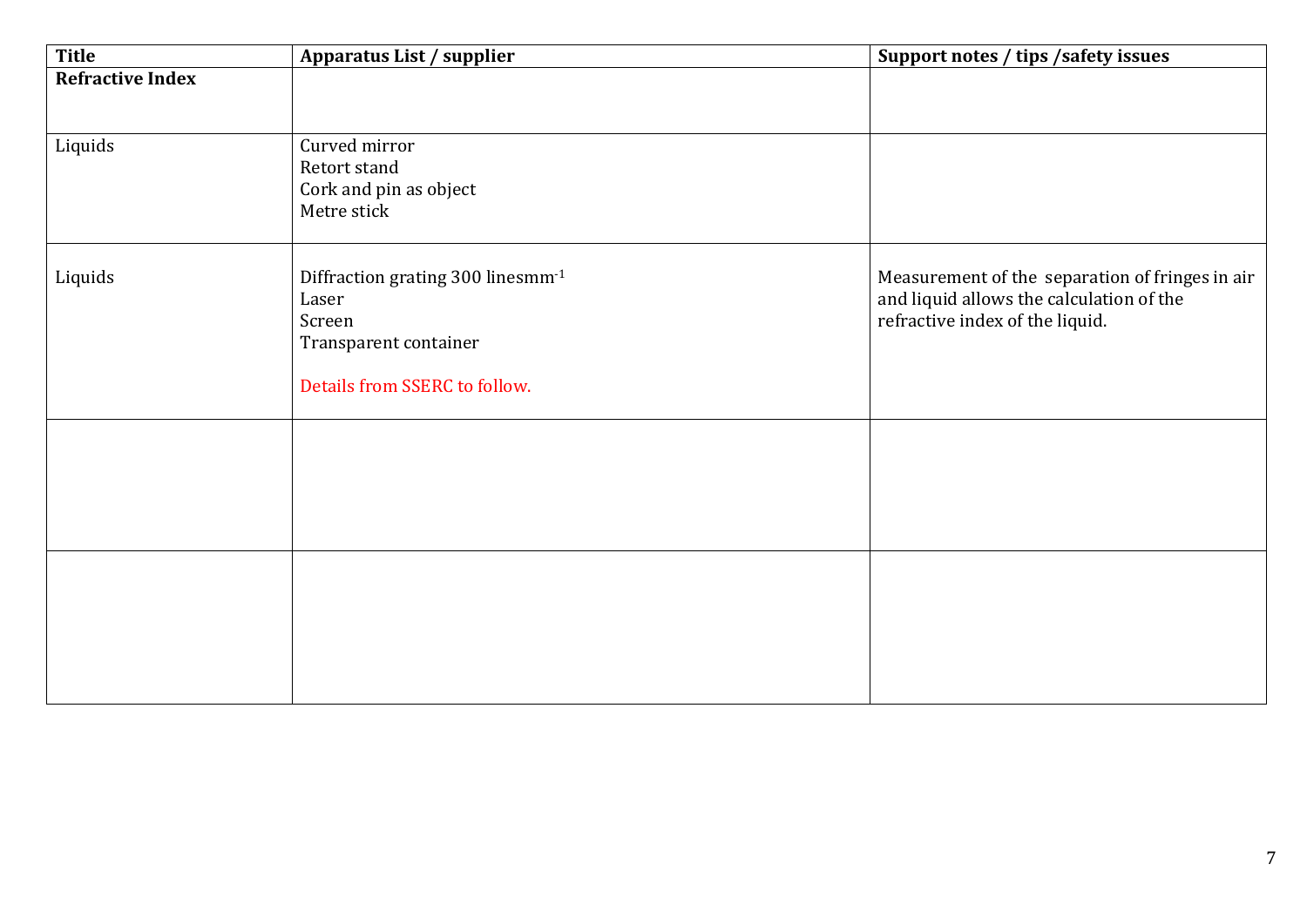| <b>Title</b>                             | Apparatus List / supplier                                                                                                                                                                                                                                                                                                                  | Support notes / tips / safety issues                                                                                   |
|------------------------------------------|--------------------------------------------------------------------------------------------------------------------------------------------------------------------------------------------------------------------------------------------------------------------------------------------------------------------------------------------|------------------------------------------------------------------------------------------------------------------------|
| <b>Moment of Inertia</b>                 |                                                                                                                                                                                                                                                                                                                                            |                                                                                                                        |
| Disc                                     | Use Pasco rotating platform to find I of disc<br>Compare experimental value with using data to calculate $I = \frac{1}{2} m r^2$<br>more directly.                                                                                                                                                                                         | See Pacso worksheets for info.<br>Use $T = I \alpha$                                                                   |
| Disc                                     | Conservation of angular momentum<br>Pasco rotating platform and Inertia                                                                                                                                                                                                                                                                    | See Pacso worksheets for info.                                                                                         |
| Cylinder                                 | Conservation of energy (runway light gates).<br>Use rotating cylinders down a slope.<br>Compare experimental value with using data to calculate $I = \frac{1}{2} m r^2$<br>more directly.<br>Repeat with a sphere - less friction<br>See:<br>http://www.sserc.org.uk/images/AH_Physics/Advanced_Higher_Physi<br>cs_experiments.doc page 11 | Can be difficult to get any reasonable results<br>but good for uncertainty calculations.                               |
| Rod                                      | Bifilar suspension rod.<br>Timer<br>Relatively easy set up.                                                                                                                                                                                                                                                                                |                                                                                                                        |
| <b>Bicycle Wheel</b><br>(Through centre) | Straight forward set up, if you have a bicycle wheel.<br>Remove tyre, mount wheel vertically, apply force to rim.<br>See also "Tobermory method" using a rotating air puck and Tracker<br>www.sserc.org.uk/images/H_Physics/Motion_Analysis_using_tracker/<br>Tracker_guide.pdf<br>(page 6)                                                | Reference:<br>Apply torque, calculate angular acceleration by<br>timing angular displacement.<br>Account for friction? |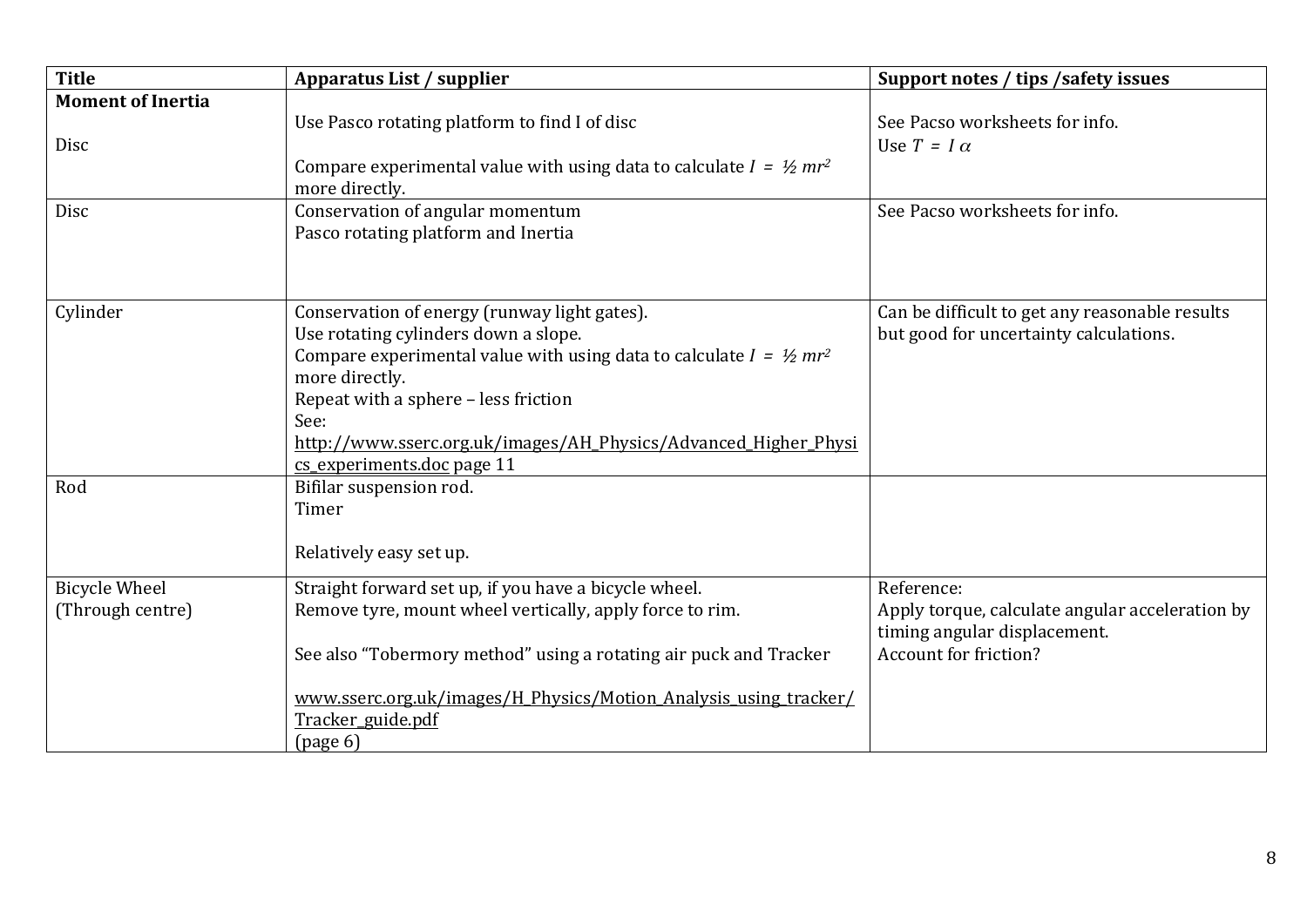| <b>Bicycle Wheel</b><br>(Suspended, oscillating)  | Straight forward set up, if you have a bicycle wheel.<br>Support stand.<br>String.<br>Timer.                                                                                                                                                                                    | Reference:<br>Suspend the wheel and find the period of<br>oscillation.                                                                                                                                                                                                                                                                                                                                                                            |
|---------------------------------------------------|---------------------------------------------------------------------------------------------------------------------------------------------------------------------------------------------------------------------------------------------------------------------------------|---------------------------------------------------------------------------------------------------------------------------------------------------------------------------------------------------------------------------------------------------------------------------------------------------------------------------------------------------------------------------------------------------------------------------------------------------|
| Wheel and Axle                                    | Some schools might still have one of these.<br>String.<br>Masses<br>Timer.                                                                                                                                                                                                      | Apply torque, measure angular acceleration,<br>estimate frictional torque - find I.<br>Compare with "geometrical estimate"                                                                                                                                                                                                                                                                                                                        |
| Investigate I using a<br>cardboard disc and coins | Details from SSERC to follow.                                                                                                                                                                                                                                                   |                                                                                                                                                                                                                                                                                                                                                                                                                                                   |
| Friction                                          | Wooden blocks of the same mass but different cross sectional area.<br><b>String</b><br>Track (Bench)<br>Pulley, masses, string, plastic bottle.<br>Tilted wooden surface.<br>Protractor<br>Possibility of using different methods of measuring force.<br>(Force sensor – Pasco) | Different methods of measuring coefficient of<br>static and kinetic friction.<br>Horizontal / tilted track.<br>http://www.philipharris.co.uk/products/physi<br>cs/forces-energy/motion-<br>acceleration/b8h25109_inclined-plane-and-<br>friction-board<br>Add water to the bottle until the block just<br>moves etc.<br>Compare surfaces.<br>Independence of surface area?<br>Relatively easy investigation to carry out - not<br>over demanding. |
|                                                   | Variable speed rotating turntable plus block on surface.<br>Method of timing.                                                                                                                                                                                                   | Increase speed of turntable until the block is<br>just held in place.<br>Central force provides frictional force.<br>Find µ.<br>Vary the area of the block.                                                                                                                                                                                                                                                                                       |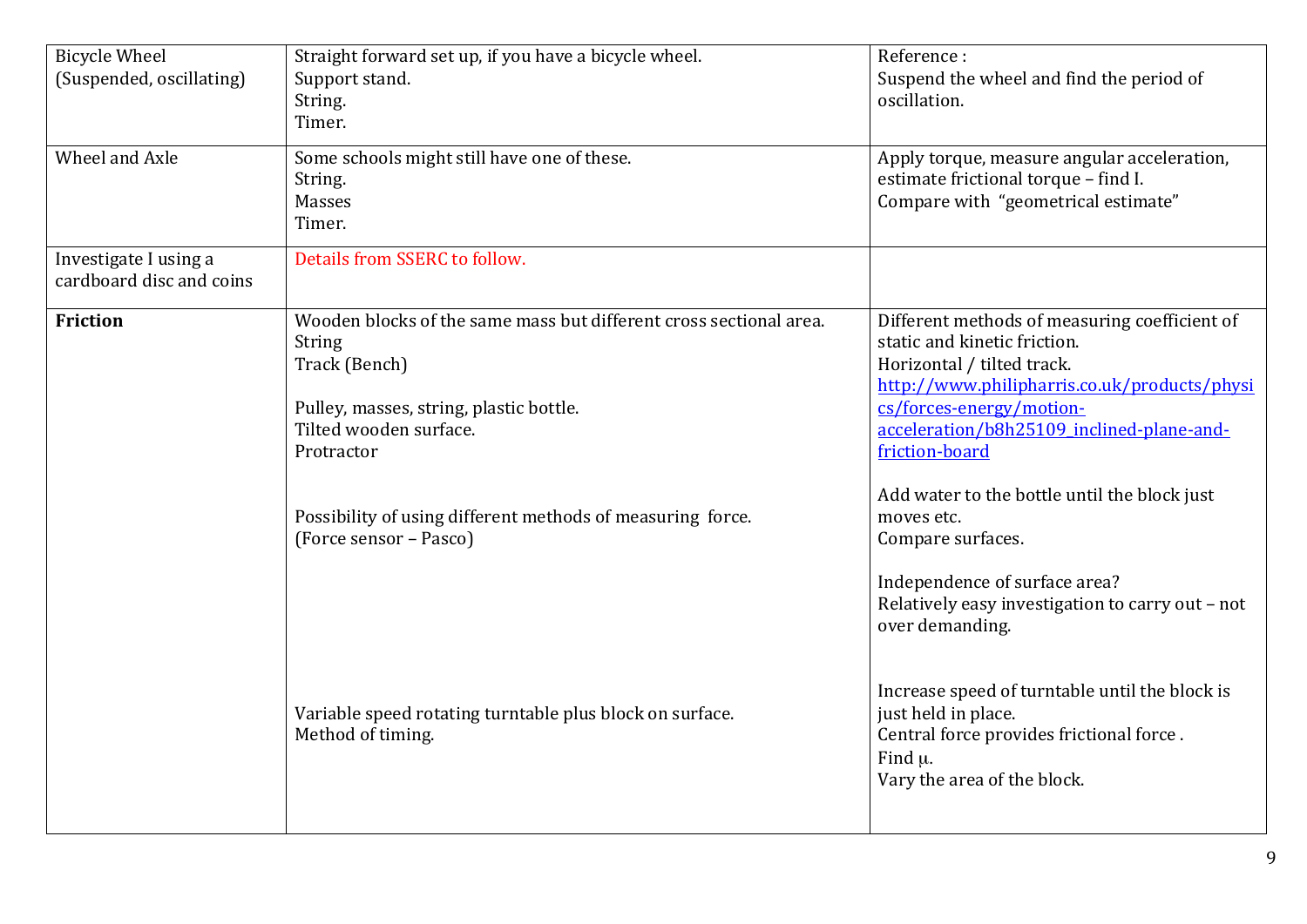| <b>Title</b>                            | <b>Apparatus List / supplier</b>                                                                                                                                                                                                                                                                                                                         | Support notes / tips /safety issues                                                                                                                                                                                       |
|-----------------------------------------|----------------------------------------------------------------------------------------------------------------------------------------------------------------------------------------------------------------------------------------------------------------------------------------------------------------------------------------------------------|---------------------------------------------------------------------------------------------------------------------------------------------------------------------------------------------------------------------------|
| <b>Lasers</b>                           | Suitable lasers for project work will be Class 2<br>(and not Class 2A, "C or 2M).<br>These might be:<br>A helium neon laser<br>A semiconductor laser<br>A laser diode module.<br>All should be bought from reputable suppliers. Laser pointers and<br>devices such as laser spirit levels should not be used as the<br>classification cannot be trusted. | Safety: LASERS - SSERC - log in<br>required.<br>www.sserc.org.uk/health-<br>safety/health-a-safety-<br>home136/optical-radiation-safe-<br>use81/school-sources78                                                          |
| Intensity profile across the<br>beam    | Compare properties of different lasers.<br>Lasers plus suitable light sensor (Photo diode plus meter)                                                                                                                                                                                                                                                    | Quite difficult to set up.<br>Attach a light sensor to a micrometer.<br>Move the screw to move the sensor across the<br>beam Or photograph and use Tracker<br>Plot I vs d                                                 |
| Intensity variation with                | Laser, metal adjustable ruler, light sensor                                                                                                                                                                                                                                                                                                              |                                                                                                                                                                                                                           |
| distance                                |                                                                                                                                                                                                                                                                                                                                                          |                                                                                                                                                                                                                           |
| Wavelength using<br>diffraction grating | Laser<br>300mm <sup>-1</sup> grating (600 mm <sup>-1</sup> does not give enough values of $\theta$ )<br>Screen<br>Metre Stick / metal ruler to measure grating distance to screen)<br>Graph paper for screen to mark the pattern.<br>DO NOT USE A LASER WITH AN OPTICAL SPECTROMETER                                                                     | $dsin\theta = m\lambda$<br>Possible to use graphical approach to find $\lambda$ .<br>Plot sin $\theta$ against m<br>(Tan $\theta$ should not be used as an approximation<br>for sin $\theta$ . This is not Young's Slits) |
| Diffraction pattern around<br>a hair.   | Screen, hair, some device to hold the hair in place.<br>Screen plus paper<br>Travelling microscope.                                                                                                                                                                                                                                                      | Attach the hair to a suitable holder to enable<br>the projection of beam onto screen.<br>Gives better control.                                                                                                            |
| Spiral separation of CD,<br><b>DVD</b>  | CD, DVD, blue ray disc plus screen with a hole in the centre to enable<br>beam to be directed onto the disc.<br>Disc position vertically on its end.                                                                                                                                                                                                     | Nice practical with reasonable results.<br>Should attain a difference in the spiral<br>separation.<br>Blue ray carries more information.                                                                                  |
| Metal Rule Interference                 | Laser<br>Metal rule with fine graduations.<br>Screen                                                                                                                                                                                                                                                                                                     | Ensure screen is $(2 - 3)$ m from ruler<br>http://www.sserc.org.uk/images/Bulletins/191/B<br>ulletin_191%20(2).pdf                                                                                                        |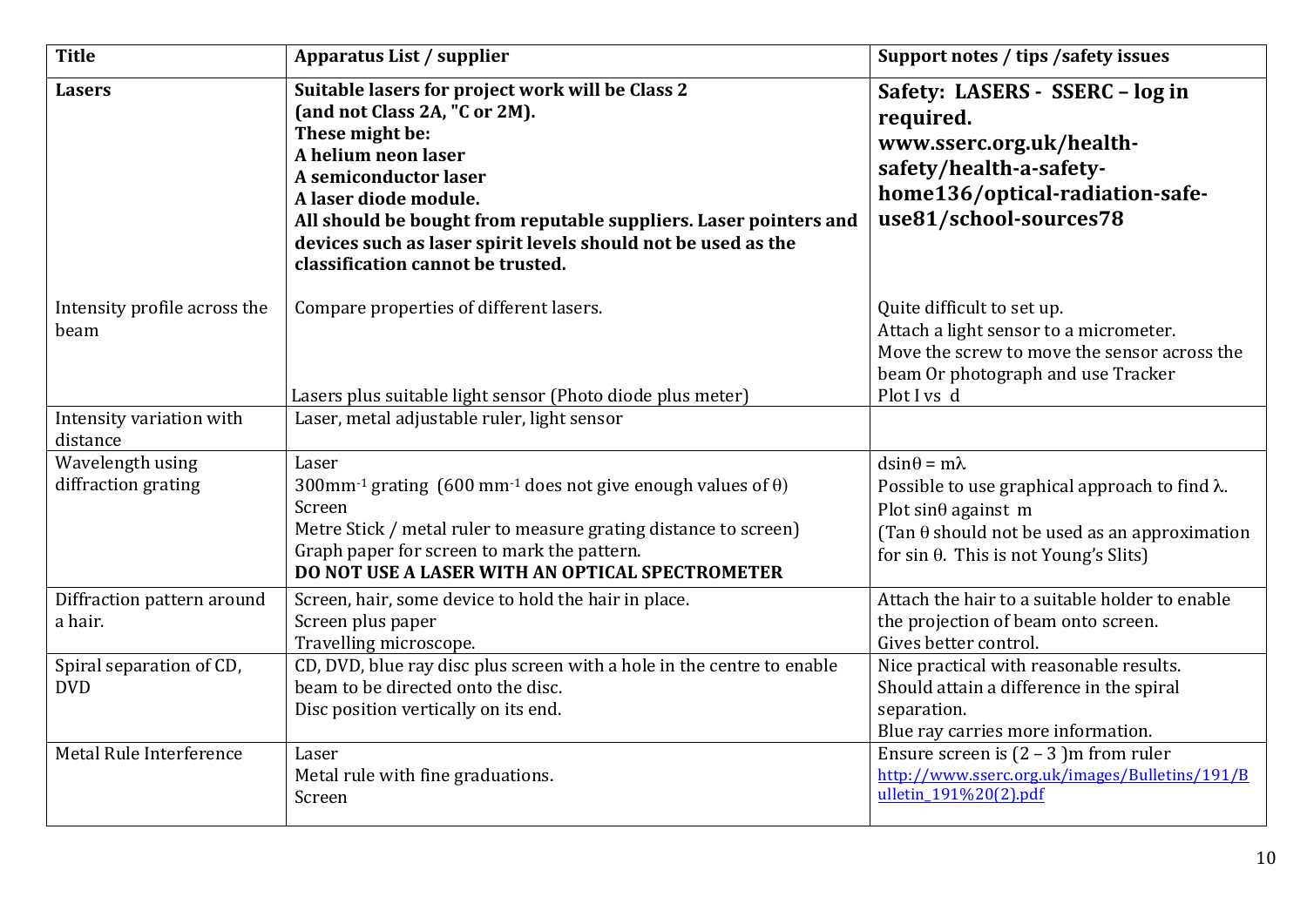| <b>TILIC</b>            | πρραταιάν πιος γιουρείς                                                                                                                                                                                                              | oupport mores / ups / salety issues                                                                                                                                                                                                                                             |
|-------------------------|--------------------------------------------------------------------------------------------------------------------------------------------------------------------------------------------------------------------------------------|---------------------------------------------------------------------------------------------------------------------------------------------------------------------------------------------------------------------------------------------------------------------------------|
| Single Slit Diffraction | Single slit - commercial.<br>Screen +paper to record position of fringes.<br>Metre stick, measuring tape?<br>Travelling microscope                                                                                                   |                                                                                                                                                                                                                                                                                 |
| Young's Slits           | Laser<br>Double slit<br>Screen +paper to record position of fringes.<br>Metre stick, measuring tape?<br>Travelling microscope                                                                                                        | Although in syllabus, an addition might be<br>considered where Dx against D is plotted, using<br>the gradient to find the wavelength.<br>Better to use a slit of known separation - difficult<br>to measure directly using a travelling microscope -<br>gives high uncertainty. |
|                         | Note - diffraction and interference experiments (including Young's<br>Slits, Newton's Rings, single slit) can be analysed quantitatively using<br>Tracker. See guide mentioned in section on angular motion).                        |                                                                                                                                                                                                                                                                                 |
| Polarisation            | Helium neon gas laser<br>Semiconductor laser<br>Light sensor<br>One polaroid analyser plus scale - can be home made.                                                                                                                 | Compare the properties of each laser.<br>Are both beams polarised?<br>Plot graphs of I vs $\theta$<br>Also possible to record intensity over a period of ti<br>me to see if there is any movement in the<br>polarisation angle for each beam.                                   |
| Malus Law               | Laser + polariser if required. Check to see if laser output is plane<br>polarised<br>Analyser (plus angle scale)<br>Light sensor (Photodiode plus meter).                                                                            | Laser light should be polarised, so just analyser<br>plus scale needed.<br>Could use a white light source with polariser plus<br>analyser.                                                                                                                                      |
| Brewster's angle        | Rotating platform, (protractor)<br>Laser (can emits polarised light - check with analyser.<br>If not plane polarised then use a polariser<br>Some gas lasers polarisation plane rotates - something worth<br>checking.<br>Glass bock | Project the reflected beam from the glass block<br>onto a wall.<br>Record angle where the intensity is a minimum.<br>Calculate the refractive index of the block,<br>compare with theoretical value.<br>Search you tube for set up.<br><b>SSERC</b> writing up                  |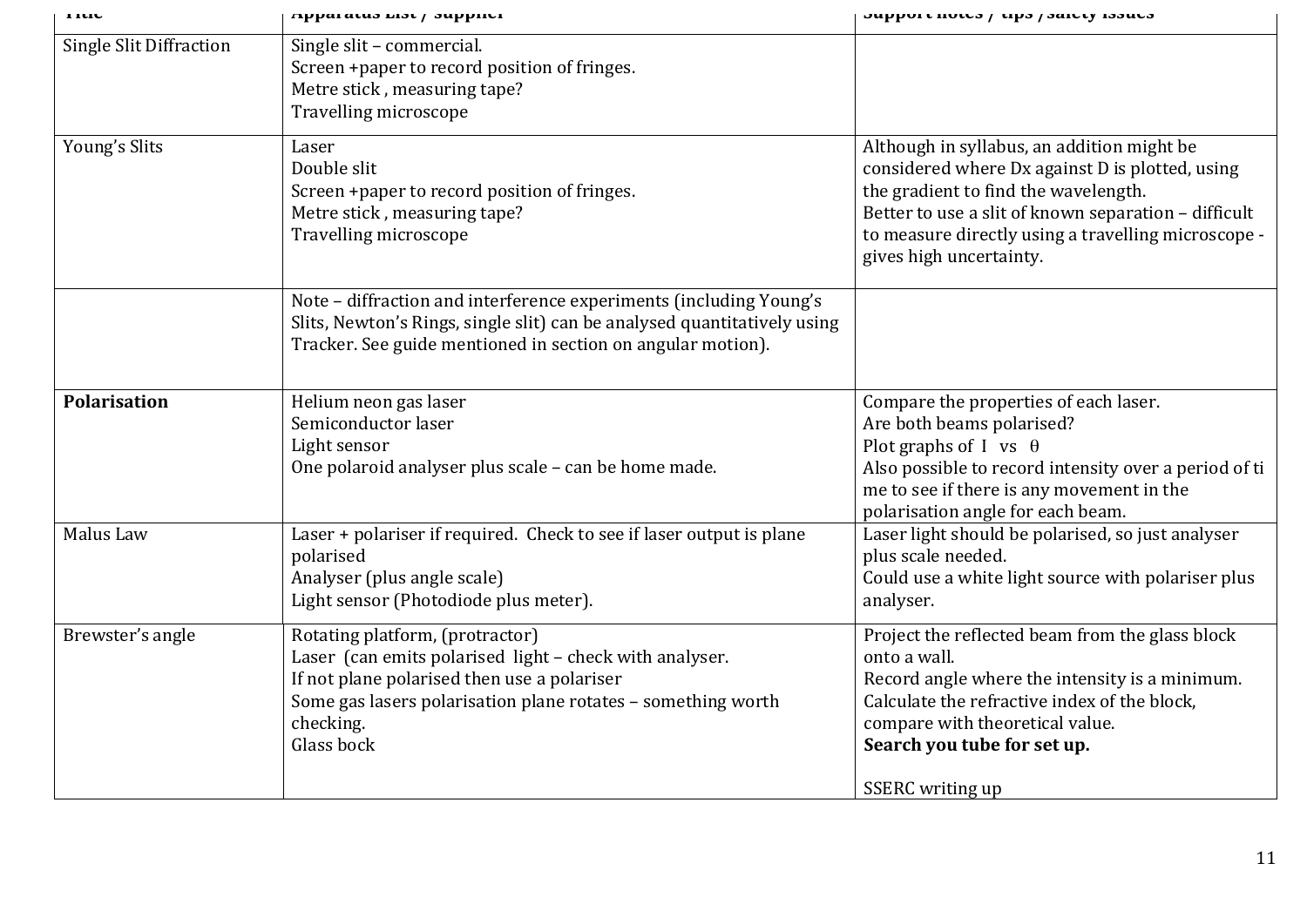| Optical Activity of certain | Polarimeter (can be homemade)                                 | Plane of rotation dependent on concentration,      |
|-----------------------------|---------------------------------------------------------------|----------------------------------------------------|
| solutions                   | Light sensor                                                  | length of solution.                                |
|                             | Glucose, sucrose solutions.                                   | Nice experiment to attempt if you have the correct |
|                             | Measuring cylinder.                                           | set up.                                            |
|                             | Balance                                                       | See                                                |
|                             |                                                               | http://www.philipharris.co.uk/products/b8r0515     |
|                             | <b>See</b>                                                    | 5 polarimeter                                      |
|                             | http://www.sserc.org.uk/images/AH_Physics/Advanced_Higher_Phy |                                                    |
|                             | sics_experiments.doc page 17                                  | Details from SSERC to follow on measuring optical  |
|                             |                                                               | rotation                                           |
|                             |                                                               |                                                    |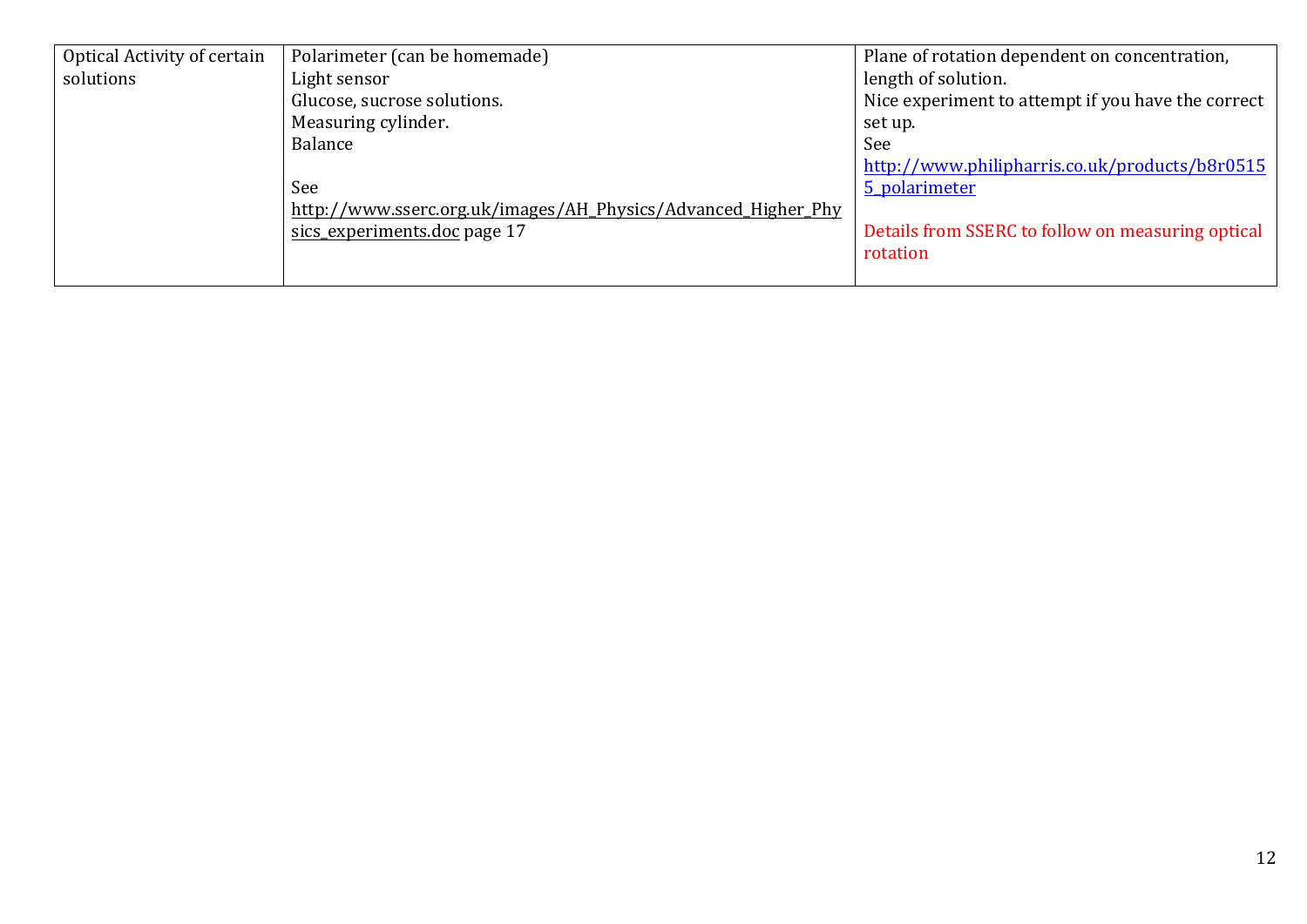| <b>Title</b>        | Apparatus List / supplier                               | Support notes / tips / safety issues                                                       |
|---------------------|---------------------------------------------------------|--------------------------------------------------------------------------------------------|
| <b>Interference</b> | Sodium light source                                     | $dsin\theta = m\lambda$                                                                    |
|                     | Diffraction grating, 300 lines mm <sup>-1</sup> grating | Possible to use graphical approach to find $\lambda$ .                                     |
|                     | Spectrometer                                            | Plot sin $\theta$ against m                                                                |
|                     | 300, 600 linesmm $1$ gratings                           | Given wavelength, could also try to calibrate different diffraction gratings               |
|                     |                                                         |                                                                                            |
| Wedge               | Flat glass plates<br>Sodium source                      | Although in the syllabus, this can be extended by finding the width of any thin<br>object. |
| fringes             | Travelling microscope                                   | (Paper, hair, card)                                                                        |
|                     | Glass beam splitter                                     |                                                                                            |
|                     |                                                         |                                                                                            |
| Newton's            | Sodium source                                           | Fairly easy to do - good graphical approach required.                                      |
| Rings               | Travelling microscope                                   | Leads on nicely from wedge fringes                                                         |
|                     | Glass beam splitter                                     |                                                                                            |
|                     | Newton's Rings apparatus                                |                                                                                            |
|                     | Spherometer                                             | http://www.philipharris.co.uk/products/b8a46229_newtons-rings-                             |
|                     |                                                         | apparatus                                                                                  |
|                     | For this and wedge fringes, see:                        |                                                                                            |
|                     |                                                         |                                                                                            |
|                     | http://www.sserc.org.uk/images/AH_Physics/Advan         |                                                                                            |
|                     | ced_Higher_Physics_experiments.doc                      |                                                                                            |
|                     | (pages 1 and 7)                                         |                                                                                            |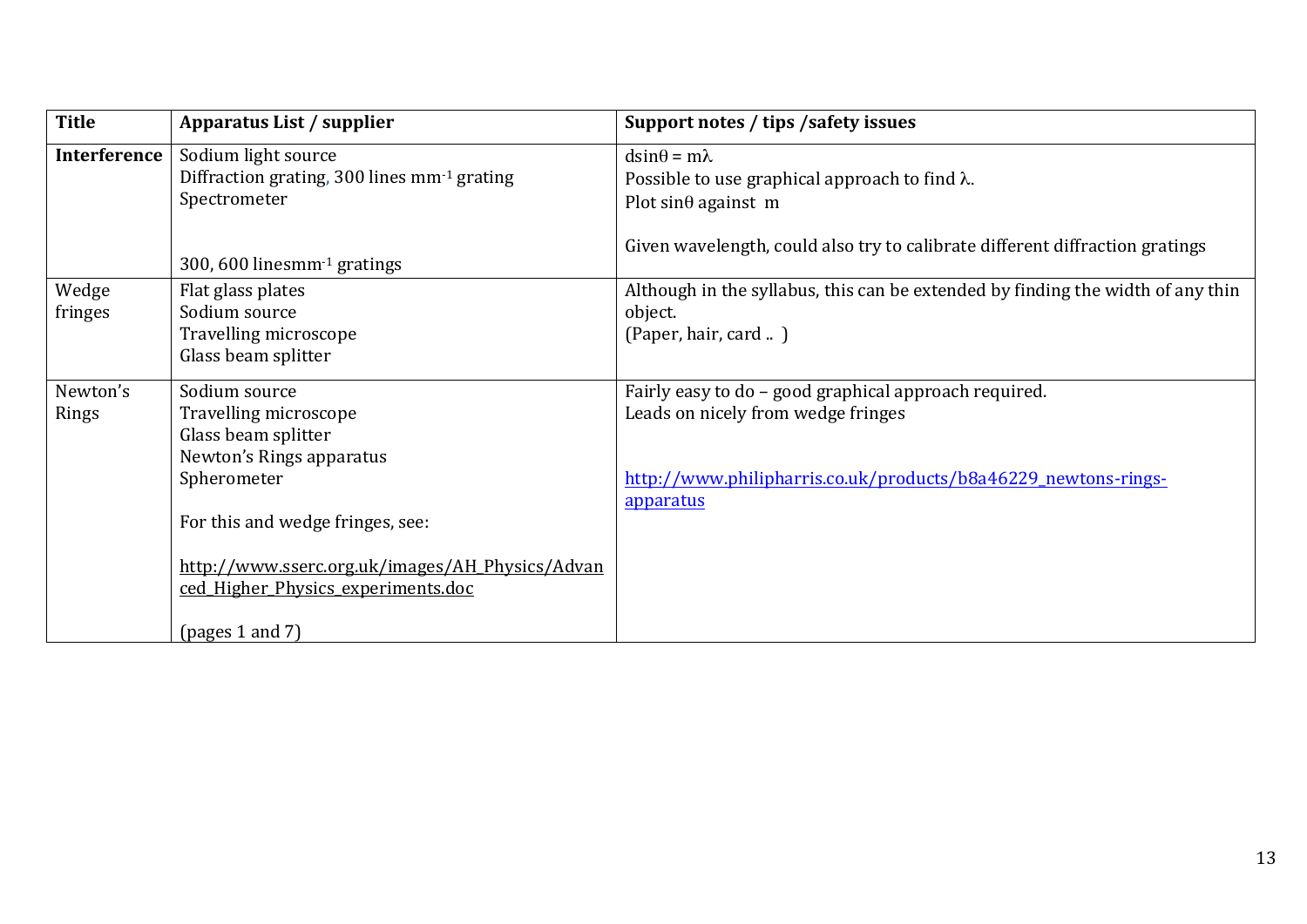| <b>Title</b>                                     | Apparatus List / supplier                                                                                                                                                                                       | Support notes / tips / safety issues                                                                                                                                                                                                                                                       |
|--------------------------------------------------|-----------------------------------------------------------------------------------------------------------------------------------------------------------------------------------------------------------------|--------------------------------------------------------------------------------------------------------------------------------------------------------------------------------------------------------------------------------------------------------------------------------------------|
| <b>Speed of Sound</b>                            | Comparison of methods<br>Long resonance tube, closed at one end.<br>Signal Generator<br>Frequency meter<br>Metre stick<br>Speaker<br>Retort stand to support speaker.<br>Commercial set up available from Pasco | Exp1<br>Measure lengths for fundamental frequency and the first overtone.<br>Subtract to find the wavelength x 2.<br>Find $\lambda$ , then use $v = f\lambda$<br>Exp 2<br>Vary the length of the tube and find the fundamental resonance frequency.<br>Use a graphical approach to find v. |
|                                                  | Signal Generator<br>Frequency meter<br>Metre stick<br>Speaker<br>Reflector<br>Microphone + oscilloscope                                                                                                         | Set up a standing wave for sound.<br>Use the microphone to detect distance between nodes or antinodes.                                                                                                                                                                                     |
| Variation with<br>temperature                    | Any good models out there?<br>Hair drier used to heat the air in an<br>enclosed tube?<br>Thermometers to record average<br>temperature.<br>Microphone at one end of tube speaker<br>at the other?               | Difficult to do - any suggestions?<br>Closed tube - standing waves at different temperatures?                                                                                                                                                                                              |
| Speed of sound<br>through solids and<br>liquids. | See:<br>http://www.sserc.org.uk/physics-<br>home/national-3-4-5/3519-speed-of-<br>sound                                                                                                                         |                                                                                                                                                                                                                                                                                            |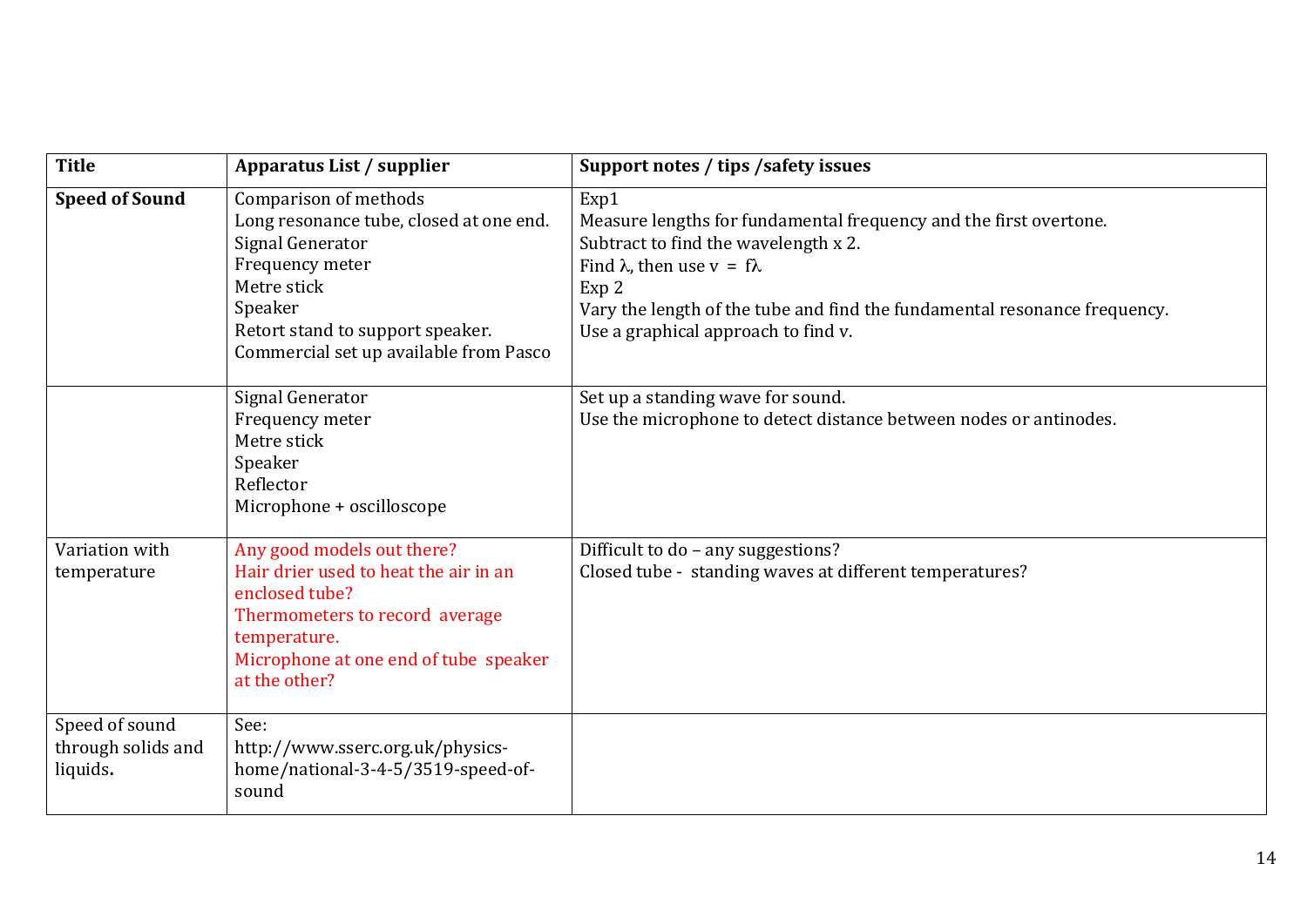| <b>Title</b>                                                               | Apparatus List / supplier                                                                                                                            | Support notes / tips / safety issues                                                                                                                       |
|----------------------------------------------------------------------------|------------------------------------------------------------------------------------------------------------------------------------------------------|------------------------------------------------------------------------------------------------------------------------------------------------------------|
| <b>Young's Modulus</b><br>(Popular with<br><b>Engineering</b><br>students) | Rod - metal, plastic or wood.<br>G clamp to fix rod to end of bench<br>Travelling microscope.<br><b>Masses</b>                                       | Add masses to end and note deflection                                                                                                                      |
|                                                                            | Vibrating bar and motion sensor<br>G clamp to fix rod to end of bench.                                                                               | Place motion sensor below bar<br>Ensure motion sensor is at least 25 cm from bar.                                                                          |
|                                                                            | Rod - metal, plastic or wood.<br>Blade supports for the end of each bar.<br>Travelling microscope.<br><b>Masses</b>                                  | Add masses to the centre and measure the deflection.<br>Might be possible to use vernier callipers to measure the deflection.                              |
|                                                                            | Elastic limit and breaking points of<br>copper wire.<br>Vernier scale required to measure the<br>change in lengths.<br>Commercial devices available. | Accuracy / precision can be a problem here due to the small change in lengths.<br>http://www.philipharris.co.uk/products/f4h25213_youngs-modulus-apparatus |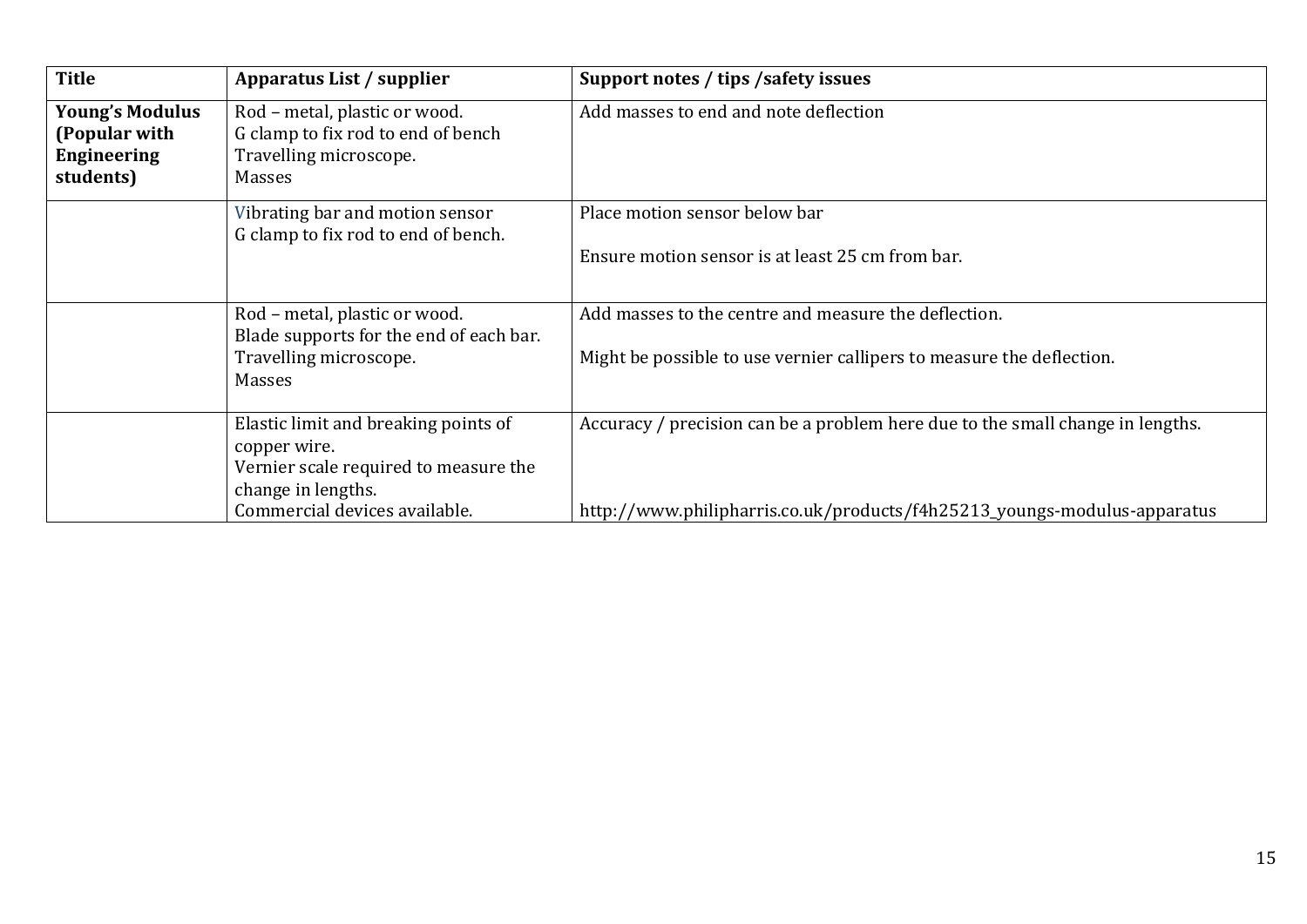| <b>Title</b>                                     | Apparatus List / supplier                                                                                                                                                                                                                                      | Support notes / tips / safety issues                                                                                                                                                                                                                                                                                                                                                                                                                                                           |
|--------------------------------------------------|----------------------------------------------------------------------------------------------------------------------------------------------------------------------------------------------------------------------------------------------------------------|------------------------------------------------------------------------------------------------------------------------------------------------------------------------------------------------------------------------------------------------------------------------------------------------------------------------------------------------------------------------------------------------------------------------------------------------------------------------------------------------|
| <b>Surface tension</b>                           | Capillary tubes - 5 different bores if possible.<br>Travelling microscope.                                                                                                                                                                                     | Ensure the tubes are degreased before using. Immerse in<br>sodium hydroxide solution and thoroughly rinse and dry.                                                                                                                                                                                                                                                                                                                                                                             |
|                                                  | Glass slide in contact with surface of liquid.<br>Top pan balance<br>Shallow container<br>Jack to raise and lower the container.                                                                                                                               | Supporting the glass slide can be tricky, to ensuring that the<br>bottom edge just comes into contact with the liquid.                                                                                                                                                                                                                                                                                                                                                                         |
|                                                  | Jaeger's method<br>Mainly glassware required<br>Relatively easy set up.<br>Refer to websites.                                                                                                                                                                  | SSERC working on method that replaces U-tube manometer<br>with pressure sensor from Pasco / Vernier etc<br>NB More difficult to get graphs - more calculation based.                                                                                                                                                                                                                                                                                                                           |
| <b>Viscosity</b><br>Stoke's Law                  | Tall, large diameter measuring cylinder<br>Metal ball bearing.<br>Magnet to retrieve the ball.<br>Timer                                                                                                                                                        | Normally done with glycerine - not nice to work with.<br>Large quantity required.<br>Better to dilute it with water.                                                                                                                                                                                                                                                                                                                                                                           |
| Deflating soap<br>bubble for<br>viscosity of air | Details on website                                                                                                                                                                                                                                             | SSERC has a method using video of a deflating soap bubble for<br>viscosity of air.<br>http://www.sserc.org.uk/physics-home/advanced-<br>higher/3930-advanced-tracker.<br>NB More difficult to get graphs - more calculation based.                                                                                                                                                                                                                                                             |
| Oswald<br>Viscometer                             | chemists cupboard. It isn't suitable for very viscous liquids.<br>https://education.scichem.com/Catalogue/ProductDetail/oswald-<br>viscometer?productID=fcb97944-c893-46b0-9cd0-<br>14bbe833677b&catalogueLevelItemID=c6dbf71a-31bf-4b17-<br>b0d7-47ce833fe817 | Used to determine the relative viscosities of liquids.<br>Pretty easy to use. The hardest part is to clean it and then fill<br>it. Use a pipette filler to suck up the liquid into the correct<br>chamber, then let it fall back down through the capillary tube.<br>Do this for water and then another liquid and can calculate the<br>viscosity of the other liquid relative to water. Can use organic<br>liquids from the chemists cupboard. It isn't suitable for very<br>viscous liquids. |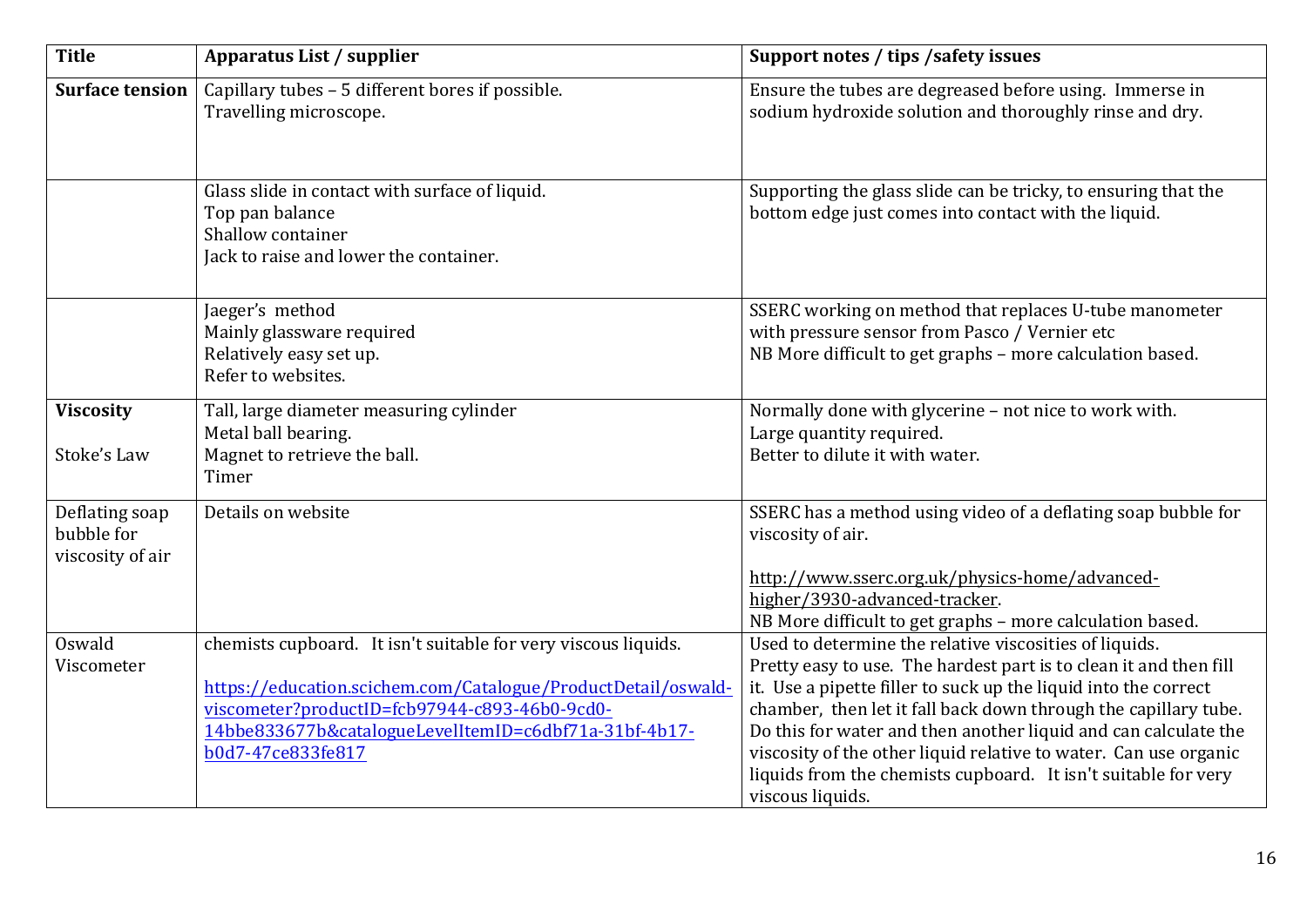| <b>Title</b>                                 | Apparatus List / supplier                                                                                                                                                                                              | Support notes / tips / safety issues                                                                                                                                                                                                                     |
|----------------------------------------------|------------------------------------------------------------------------------------------------------------------------------------------------------------------------------------------------------------------------|----------------------------------------------------------------------------------------------------------------------------------------------------------------------------------------------------------------------------------------------------------|
| <b>Constants</b><br><b>Planck's Constant</b> | 5 different (protected) LEDS<br>Ammeter, voltmeter.<br>Battery<br>Means of measuring the wavelength of<br>the light. $-$ spectrometer / local<br>authority spectrophotometer should<br>be available.                   | See SSERC info below<br>http://www.sserc.org.uk/index.php/bulletins<br>226/2003/208-spring-2003/1345-plancks-constant-finding-it-using-<br>leds328<br>Theory a bit dodgy but good measurement procedures / graphical<br>approach / evaluation potential. |
|                                              | Possible evaluation of Philip Harris<br>version - simplistic.<br>See also tungsten lamp method - doable<br>in most schools:<br>http://www.sserc.org.uk/images/Physics<br>/Planck's_Constant_Tungsten_Lamp.pdf          | http://www.philipharris.co.uk/products/b8h29024_plancks-constant-<br>experiment<br>If you have the cash then Leybold has the following:<br>https://www.ld-didactic.de/literatur/hb/e/p6/p6143_e.pdf                                                      |
|                                              | Using the Photoelectric Effect                                                                                                                                                                                         | <b>SSERC</b><br>See<br>http://www.sserc.org.uk/index.php/bulletins226/2001/201<br>-spring-2001/1439-photoelectric-effect-kits-404<br>Prices will obviously have increased.                                                                               |
| Permeability, $\mu_0$                        | Make your own current balance using<br>Helmholtz coils.<br>Alternatively use a solenoid of known<br>dimensions or a long wire plus calibrated<br>Hall probe or search coil.<br>Pasco supplies a calibrated Hall probe. | Details from SSERC to follow.                                                                                                                                                                                                                            |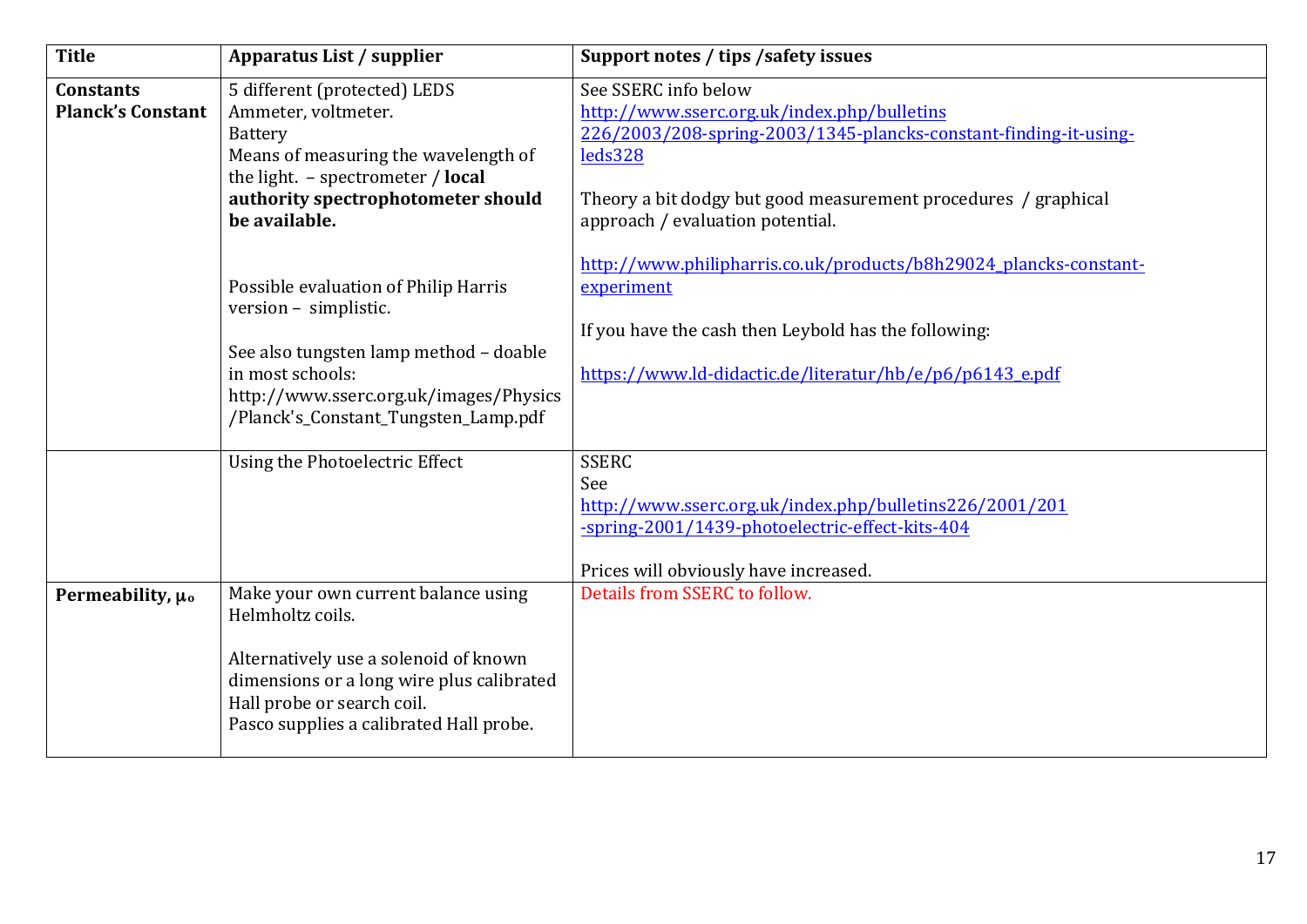| Permittivity, $\varepsilon$ | Large parallel plate capacitor.<br>Plastic spacers.<br>(1) Coulomb meter, voltmeter<br>(2) Vibrating switch method.<br>Ammeter<br>(3) Multimeter – capacitance meter<br>reading in nF                  | Measure the effect on C of plate separation, area of overlap.<br>Use graphical method to find $\varepsilon_0$ for air.<br>Find $\varepsilon$ of glass, paper or any material that will fit between the plates<br>Details from SSERC to follow. |
|-----------------------------|--------------------------------------------------------------------------------------------------------------------------------------------------------------------------------------------------------|------------------------------------------------------------------------------------------------------------------------------------------------------------------------------------------------------------------------------------------------|
| e: m                        | Teltron deflection tube.<br>Helmholtz coils<br>Power supply<br>Fine beam tube if you can borrow or gain<br>access to one.<br>Expensive<br>https://www.3bscientific.co.uk/teltron,p<br>$g_{5.675.html}$ | Use screened connectors.<br>e: m using electric field deflection<br>e: m using magnetic deflection<br>Many schools should have these tubes.<br>Uncertainties can accumulate here, but still a good investigation to attempt.                   |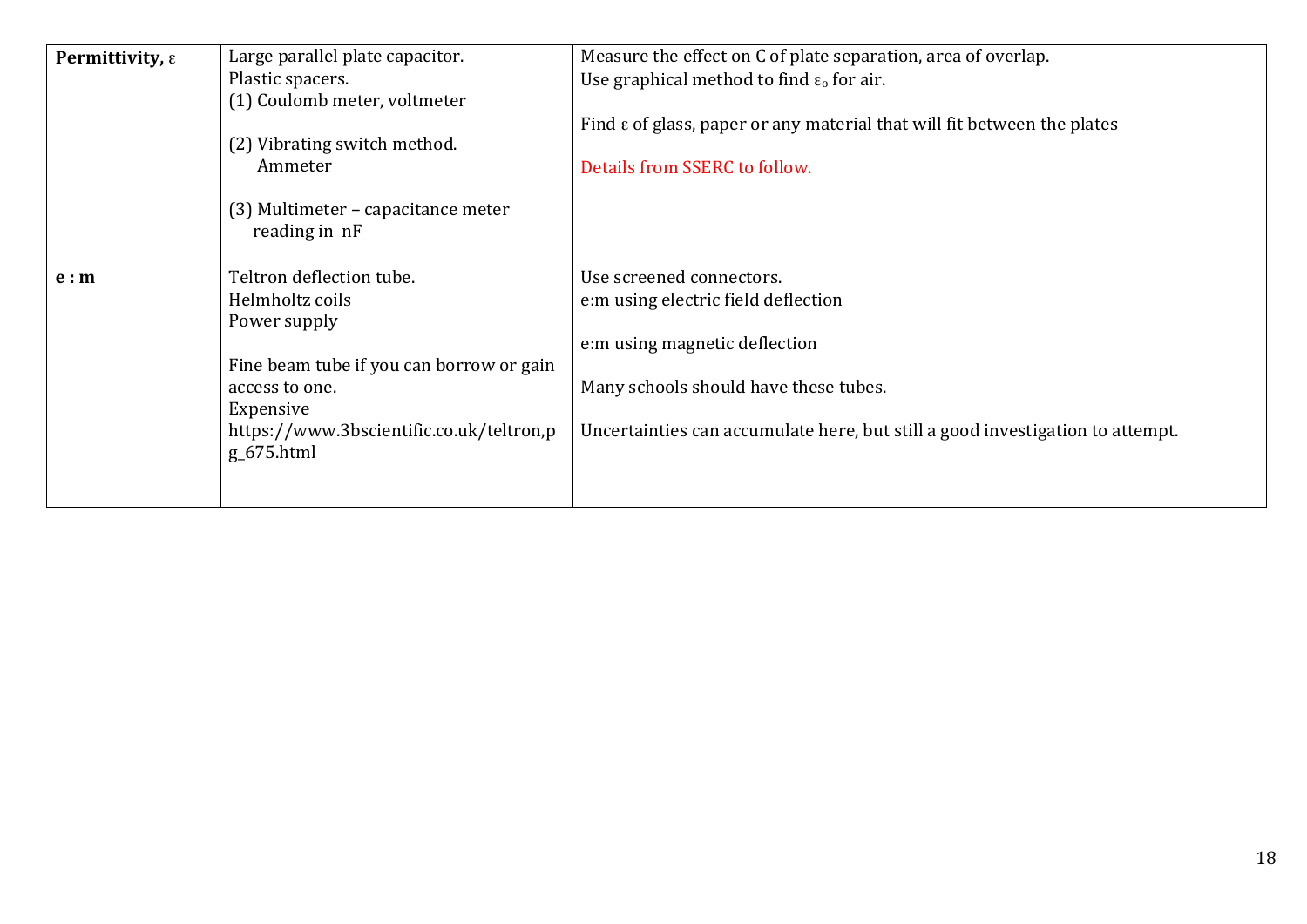| <b>Title</b>                                | Apparatus List / supplier                                                                                                                                                                                                       | Support notes / tips / safety issues                                                                                                                                                                                                                                                                                                                                                           |
|---------------------------------------------|---------------------------------------------------------------------------------------------------------------------------------------------------------------------------------------------------------------------------------|------------------------------------------------------------------------------------------------------------------------------------------------------------------------------------------------------------------------------------------------------------------------------------------------------------------------------------------------------------------------------------------------|
| <b>Speed of light</b>                       | Use values of $\mu_0$ and $\varepsilon_0$ to find c                                                                                                                                                                             | Use values of $\mu_0$ and $\varepsilon_0$ to find c.                                                                                                                                                                                                                                                                                                                                           |
|                                             |                                                                                                                                                                                                                                 | Good to combine uncertainties.                                                                                                                                                                                                                                                                                                                                                                 |
| <b>Capacitors in</b><br>series and parallel | 3 capacitors of similar size.<br>Joulemeter.<br>Voltmeter.<br>Battery                                                                                                                                                           | Measure E stored in various arrangements of capacitors. (Series parallel)<br>Plot a graph of E vs $V^2$ to give slope.                                                                                                                                                                                                                                                                         |
| Resonance                                   | See previous lists<br>Air columns<br>Sonometer<br>Elastic thread, masses, pulley wheel<br>Signal generator, vibration generator<br>Various sizes of coils, variable capacitor.<br>DC supply<br>Storage oscilloscope.<br>Ammeter | Resonance in air columns<br>Relationship between resonant frequency and length of column.<br>Relationship between resonant frequency and length of wire.<br>Relationship between resonant frequency and length of thread.<br>Measure resonant frequency of capacitor discharging through a coil (dc circuit)-<br>analyse damped oscillation trace.<br>Compare this value in ac circuit set up. |
| <b>Damped</b><br><b>Oscillations</b>        | Motion sensor<br>30 cm spring<br>Masses, different sizes of card.<br>Various values of L and variable<br>capacitor                                                                                                              | Aerodynamic damping - use of card.<br>Ensure the motion sensor is at least 25 cm from the mass.<br>Electromagnetic damping<br>Damped oscillations in LCR circuits - see resonance above                                                                                                                                                                                                        |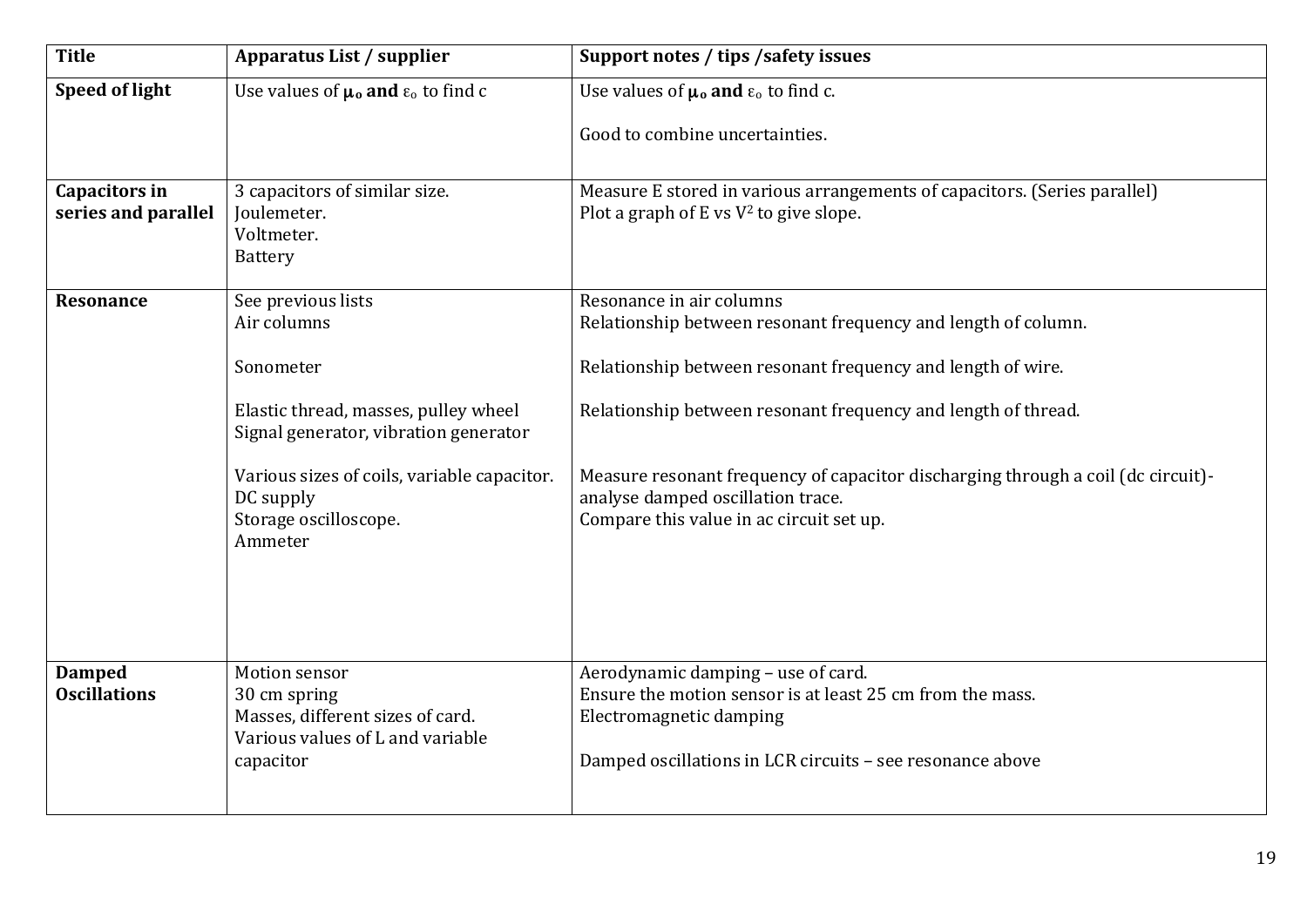| <b>Title</b>                             | Apparatus List / supplier                                                                               | Support notes / tips / safety issues                                                                                                                                       |
|------------------------------------------|---------------------------------------------------------------------------------------------------------|----------------------------------------------------------------------------------------------------------------------------------------------------------------------------|
| <b>Magnetic Fields</b>                   | Hall probe or search coil.                                                                              | Current carrying wire – B dependence on I and r.                                                                                                                           |
|                                          | Long wire. Power supply.                                                                                | Coil - B dependence on number of turns, I,                                                                                                                                 |
|                                          | Long Coil                                                                                               | Slinky - B dependence on turns per metre.                                                                                                                                  |
|                                          | Slinky                                                                                                  |                                                                                                                                                                            |
| <b>LCR</b> circuits                      | Various sizes of coils, variable capacitor.<br>Signal Generator, frequency meter.<br>Voltmeter, Ammeter | Find value of C and L graphically.<br>Investigate series and parallel resonance.<br>Standard project.<br>(Inductor Quality factor could also be investigated as an extra). |
| Electromagnetic<br>induction             | Coil, trolley with neodymium magnets<br>mounted, datalogger and voltage probe                           | http://www.sserc.org.uk/images/AH_Physics/The_Art_of_Induction.doc                                                                                                         |
| <b>Wind Tunnel</b><br><b>Experiments</b> | Different shaped aerofoils required.<br>Anemometer.<br>Means of measuring lift force.                   | Investigate Bernoulli Effect<br>Vary angle of attack, aerofoil shape, wind speed, measure lift.<br>Only attempt this if you have access to a wind tunnel.                  |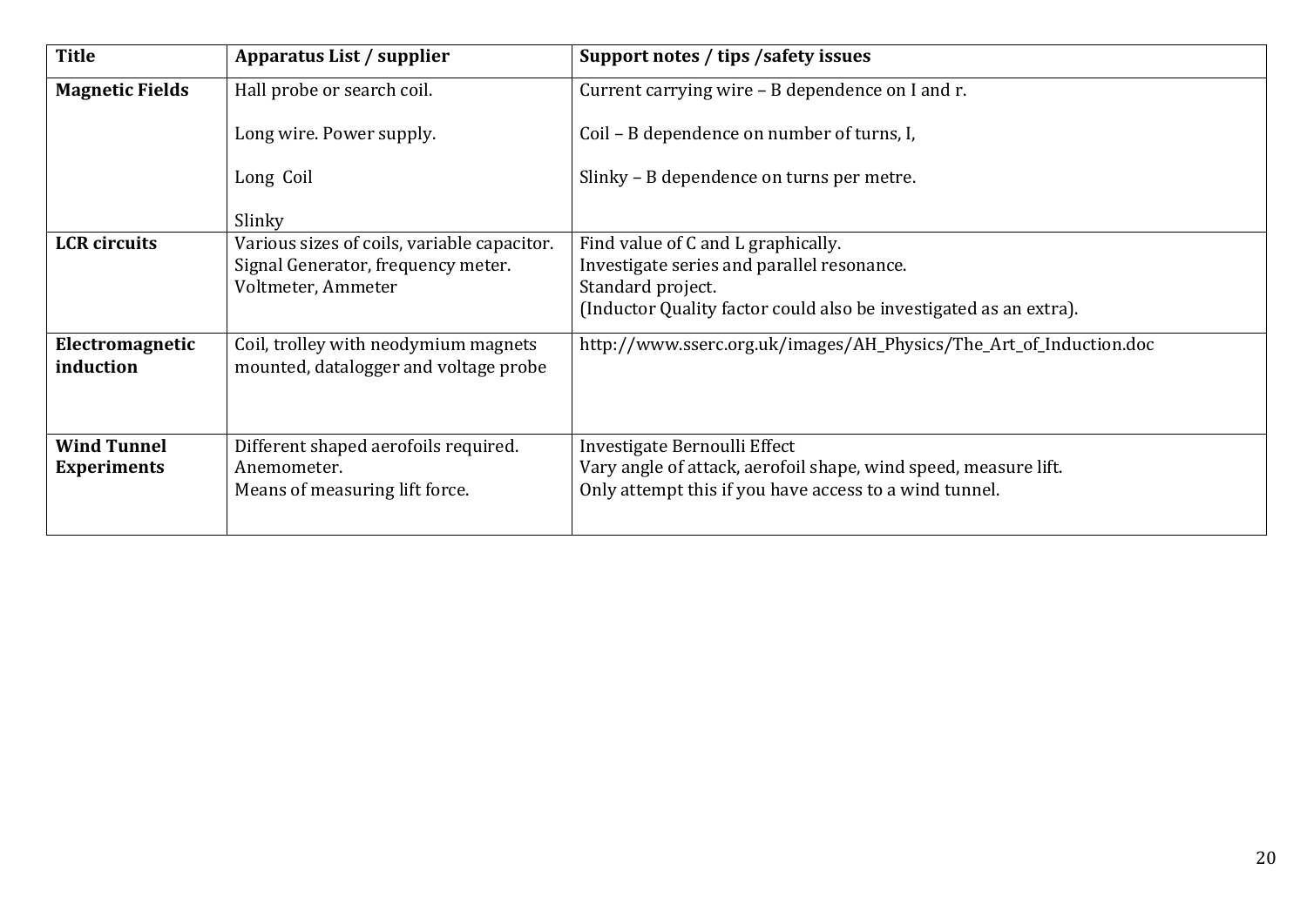### **SSERC Support**

Contact: gregor.steele@sserc.org.uk

### **See**

### http://www.sserc.org.uk/physics-home/advanced-higher

### **SSERC** has guidance on data handling:

### http://www.sserc.org.uk/physics-home/advanced-higher/3358-data-handling

This is due for review as some of the graphs used for illustration would be marked down by SOA for lack of minor grid lines etc

SSERC can occasionally lend equipment or host students requiring to use a piece of apparatus not available in their school. Students must be aware of what they will be doing and the measurements they need to take before coming to SSERC. In general, students should only be visiting SSERC to carry out one experiment to complete a project – the organisation does not have entire projects set up "ready to go" for students.

SSERC is also happy to be contacted by students to discuss aspects of project work, for example to suggest alternative experiments or to help troubleshoot those that are proving difficult. A teacher should make the initial contact and must agree to be cc'd or bcc'd into all replies to the student. SSERC staff are happy to discuss novel projects with teachers but ask that we are not contacted directly by students with queries along the lines of "I would like to do a project on... Do you have any ideas?"

### Reminder of the apparatus available, held within your local authority, distributed by SSERC.

To see who has yours, log in to our site and go here: http://www.sserc.org.uk/technicians (scroll down to Resources)

- Spectrovis Spectrophotometer, Labquest 2 Interface, Optical fibre probe.
- $\bullet$  Thermal imaging camera.
- Cloud chamber.
- Sensors for Labquest 2 (some specifically chosen for AH): pressure sensor, magnetic field probe, GM tube, voltage probe, UV-A sensor.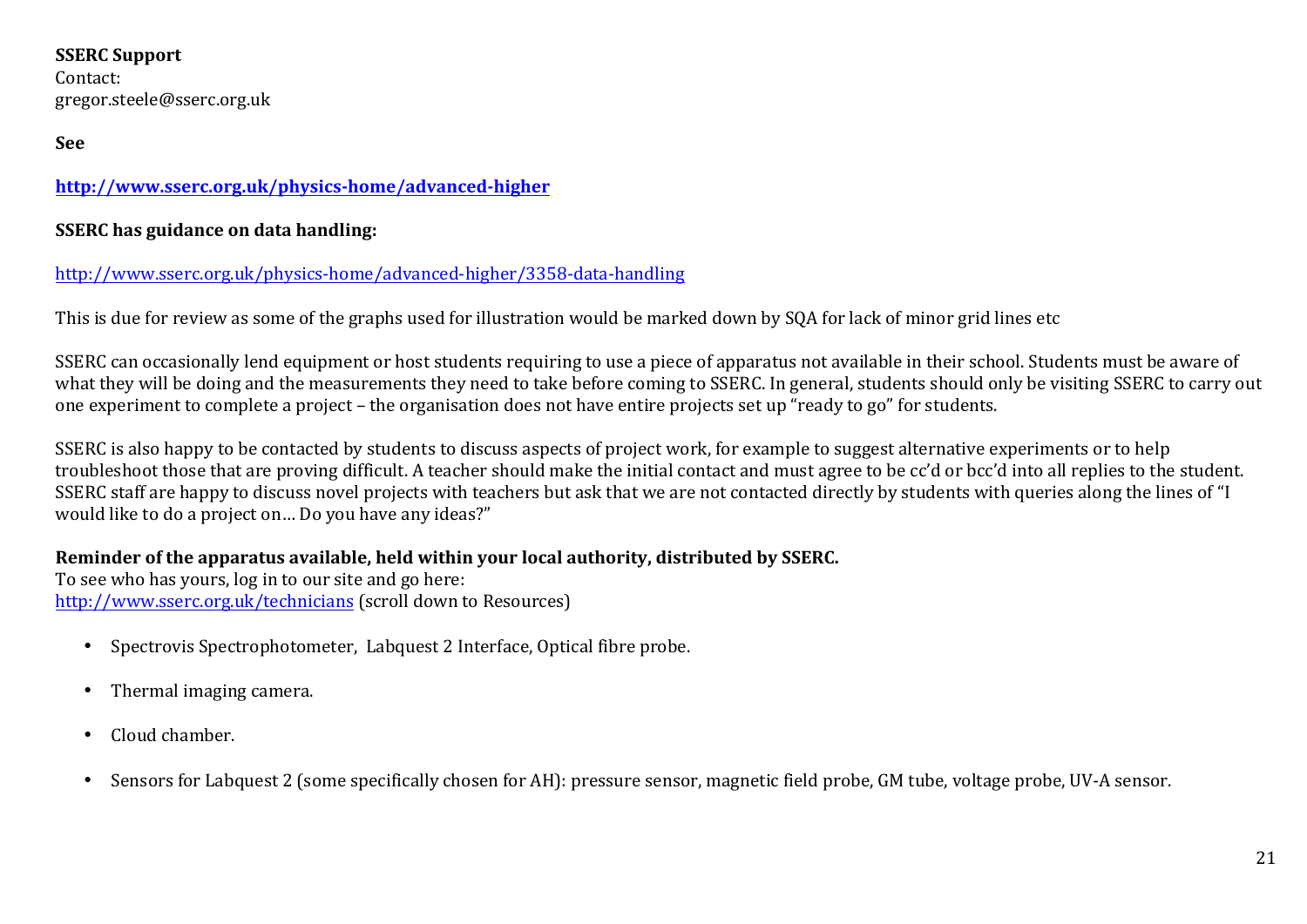# **University Support** PLEASE NOTE THE UNIVERSITY VISIT SHOULD BE USED AFTER RESEARCH / EXPERIMENTAL WORK AT **SCHOOL.**

### **St Andrews Contact: Bruce Sinclair bds2@st-andrews.ac.uk**

"We are happy to consider requests for various things. We are keen to continue to collaborate with school teachers.

It is not unusual for us to host occasional AH project students for a morning or two using some of our kit as part of their project.

I am usually the point of contact".

"We have had staff members here contribute to the Fife Physics Teacher INSET days with short presentations and Q&A on topics suggested by school teachers. If any would be of interest to a wider audience I imagine my colleagues would be happy to consider".

## **University of Edinburgh**

Contact: victoria.j.martin@gmail.com Will respond to any requests made from teachers. Victoria intends to repeat the course that covered the new content in AH – has funding already.

# **University of Dundee**

Contact: n.m.taylor@dundee.ac.uk Will respond to any requests made from teachers.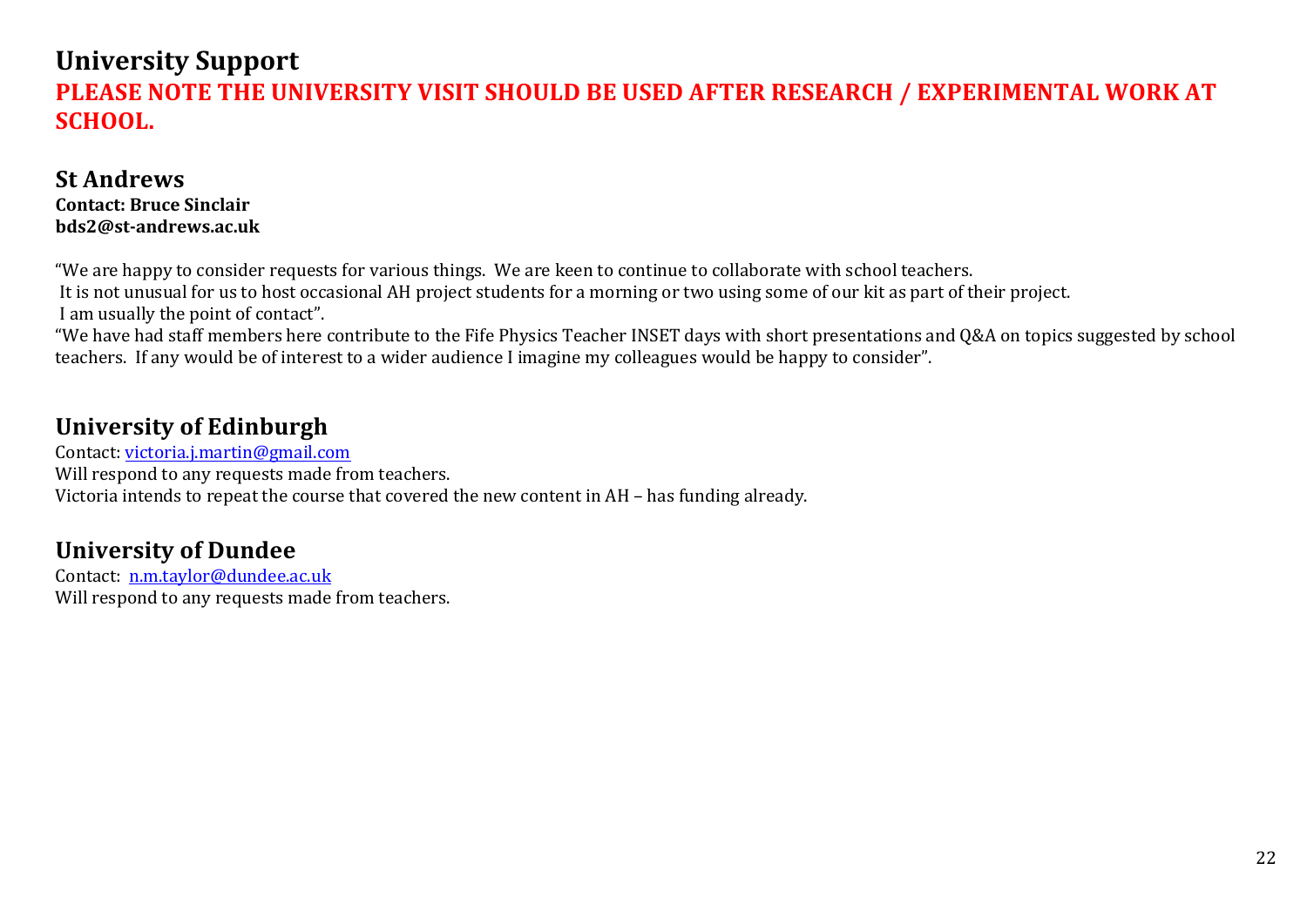# **Heriot Watt University**

Contact: Bill McMacPherson on W.N.MacPherson@hw.ac.uk

See

https://www.hw.ac.uk/schools/engineering-physical-sciences/teaching/physics-schools-laboratory.htm

Heriot Watt and the IOP (thanks to Nick Forwood) have put together a teacher and pupil guide – **available on GUZLED. Heriot Watt Support - Teacher's Handbook – list of titles**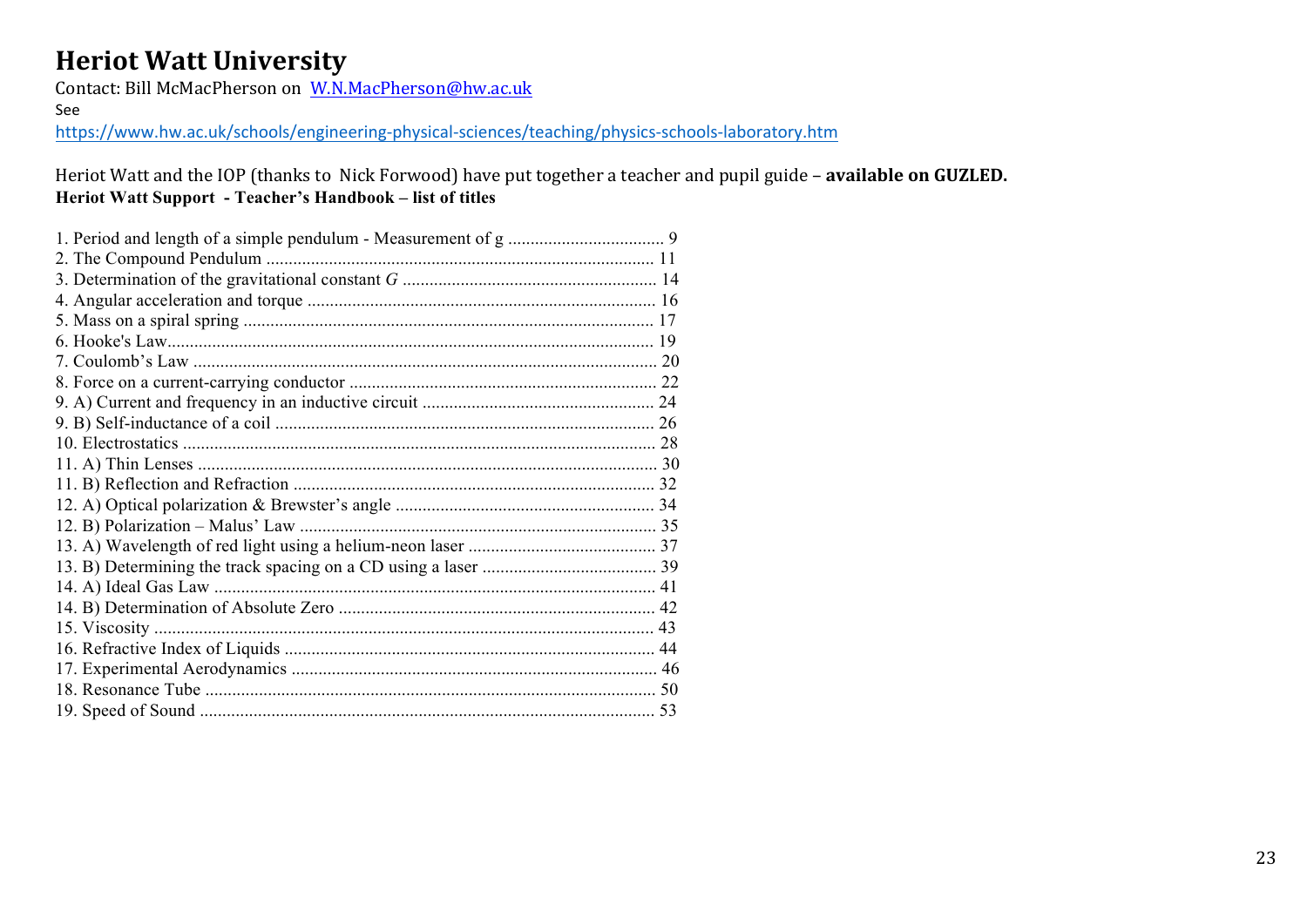# **University of Glasgow**

### **Arrangements for day visits** Contact: Peter Law on peter.law@glasgow.ac.uk

### Pater has some excellent advice on preparation before a day visit.

| <b>AH Experiment Title</b>                              | <b>Description</b>                                                                                                                                                                |
|---------------------------------------------------------|-----------------------------------------------------------------------------------------------------------------------------------------------------------------------------------|
| 'g' by Compound Pendulum                                | Determination of 'g' by analysing the T- h and the $hT^2$ - $h^2$ graphs                                                                                                          |
| 'g' by Owen's Bar Pendulum                              | A special case of the compound pendulum where the radius of gyration, k can be determined from the dimensions of<br>the pendulum                                                  |
| 'g' by Kater Pendulum                                   | Determination of 'g' by adjusting the reversible Kater pendulum until both periods are equal                                                                                      |
| 'g' by Rolling Sphere                                   | Determination of 'g' by timing the oscillations of a ball-bearing on a spherical mirror and determining the radius of the<br>ball-bearing & the radius of curvature of the mirror |
| Boltzmann's Constant, k <sub>B</sub>                    | Determination of $k_B$ by obtaining the $V_{be} - i_c$ graph for the base-emitter junction of a collector grounded NPN transistor                                                 |
| e/m by Electric Field Deflection                        | Determination of e/m by plotting the parabolic electric field deflection and determining the electron velocity by crossed<br>electric & magnetic fields                           |
| e/m by Fine Beam Tube                                   | Determination of e/m by examining the circular path of electrons in a transverse magnetic field                                                                                   |
| e/m by Magnetic Field Deflection                        | Determination of e/m by altering the transverse magnetic field and the accelerating voltage to maintain the curvature of<br>the electron trajectory constant                      |
| Electro-magnetic Damping                                | An investigation of the electro-magnetic damping of the coil of a ballistic galvanometer                                                                                          |
| Electron de Broglie Wavelength                          | Determination of electron de Broglie wavelengths and verification of de Broglie's hypothesis                                                                                      |
| <b>Hall Effect</b>                                      | Investigation of the Hall effect using a two-dimensional electron gas and the determination of the<br>2-dimensional Hall coefficient, R <sub>H,sq</sub>                           |
| Magnetic Field Measurement by Ballistic<br>Galvanometer | Measurement of magnetic induction in a solenoid using a search coil and a charge-calibrated ballistic galvanometer                                                                |
| Malus' Law                                              | Using LED laser light and polariser & analyser to verify Malus' Law                                                                                                               |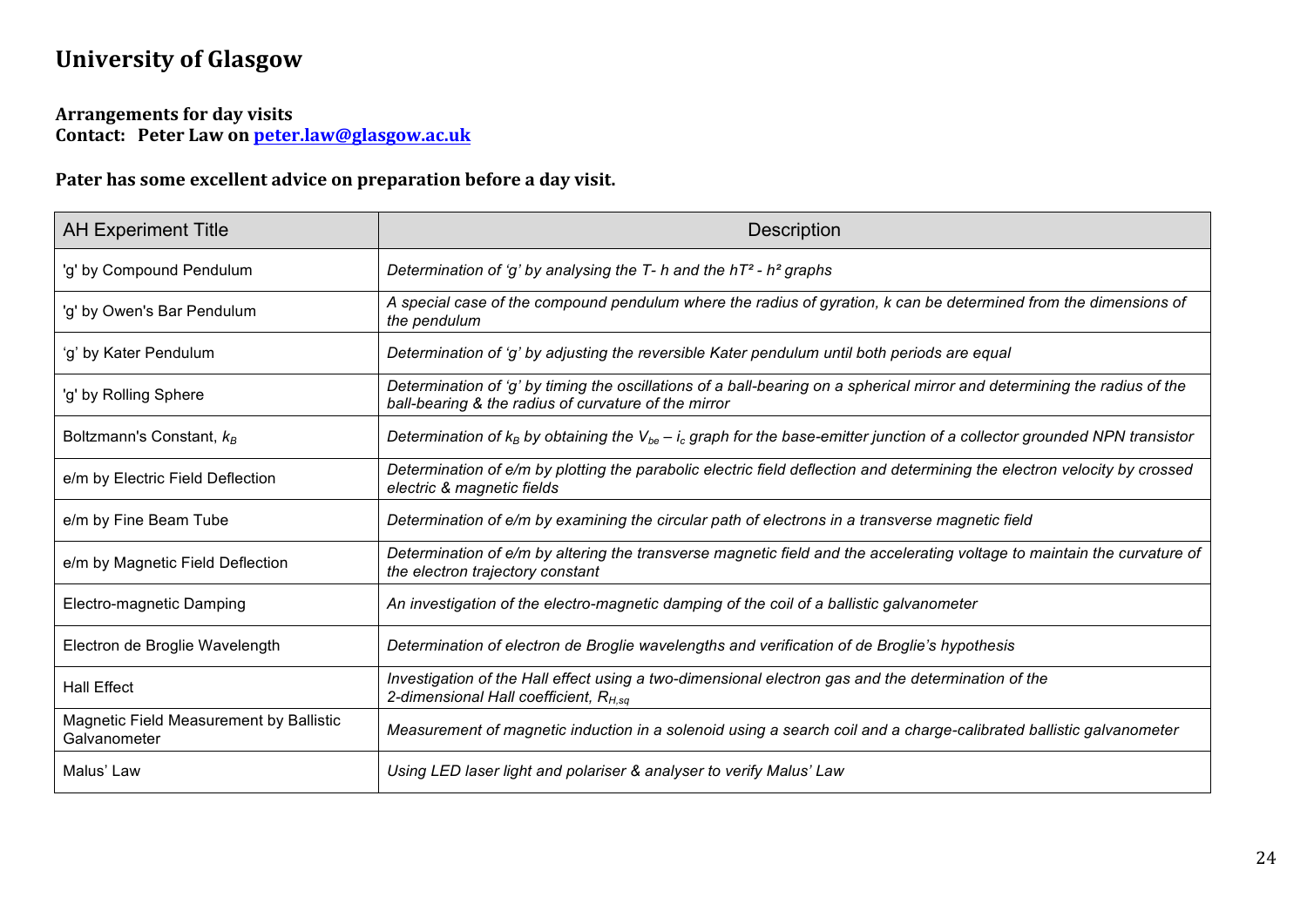| <b>AH Experiment Title</b>                                   | <b>Description</b>                                                                                                                                                                                            |
|--------------------------------------------------------------|---------------------------------------------------------------------------------------------------------------------------------------------------------------------------------------------------------------|
| Millikan's Oil Drop Experiment<br>(Assistant required)       | Determination of specific charge on an electron by direct timing of drop velocities<br>(An assistant is required to record the times & reset the stopwatch)                                                   |
| <b>Mechanical Resonance</b>                                  | An investigation of mechanical resonance of a ballistic galvanometer coil driven by low frequency ac voltage under different<br>degrees of electro-magnetic damping                                           |
| Permeability of Free Space                                   | Determination of $\mu_{\rho}$ using a solenoid and search coil (Belham's method)                                                                                                                              |
| Permittivity of Free Space                                   | Determination of $\varepsilon_a$ by charging and discharging an air-spaced parallel plate capacitor at high frequency                                                                                         |
| Planck's Constant by Electron<br>Diffraction                 | Determination of 'h' by measurements on the circular electron diffraction pattern produced by crystalline graphite                                                                                            |
| Planck's Constant by Stopping<br>Potential                   | Determination of 'h' by measuring the potential required to stop the photoelectric current from a photocathode exposed to a<br>range of visible wavelengths                                                   |
| Planck's Constant by Tungsten<br><b>Filament Lamp</b>        | Determination of 'h' by measuring the photocurrent produced at different temperatures by a tungsten filament.                                                                                                 |
| Refractive index by Michelson<br>Interferometer              | Determination of the refractive index of air and/or the refractive index of glass using a Michelson interferometer                                                                                            |
| Refractive Index by Newton's Rings                           | Determination of the refractive index of water using Newton's Rings                                                                                                                                           |
| Refractive index by Prism<br>Spectrometer                    | Determination of the refractive index of prism glass by minimum deviation and/or by determination of the polarising<br>(Brewster) angle at the prism surface                                                  |
| Speed of Light in Fibre Optic Cable                          | Determination of the speed of light in fibre optic cable by measuring the time delay of LED light pulses travelling over<br>different lengths of fibre optic cable.                                           |
| Speed of Microwaves                                          | Determination of the speed of microwaves in air by measuring the wavelength of microwaves from a standing wave pattern<br>in a waveguide over a range of frequencies                                          |
| Speed of Voltage Waves on an<br><b>Artificial Delay Line</b> | Determining the speed of waves on an artificial delay line by plotting the voltage standing wave pattern for a range of<br>frequencies and by measuring the time voltage pulses take to travel along the line |
| Speed of Sound by Kundt's Tube                               | Determination of the speed of sound in air by measuring the inter-nodal distance on the standing wave pattern produced in a<br>Kundt's tube                                                                   |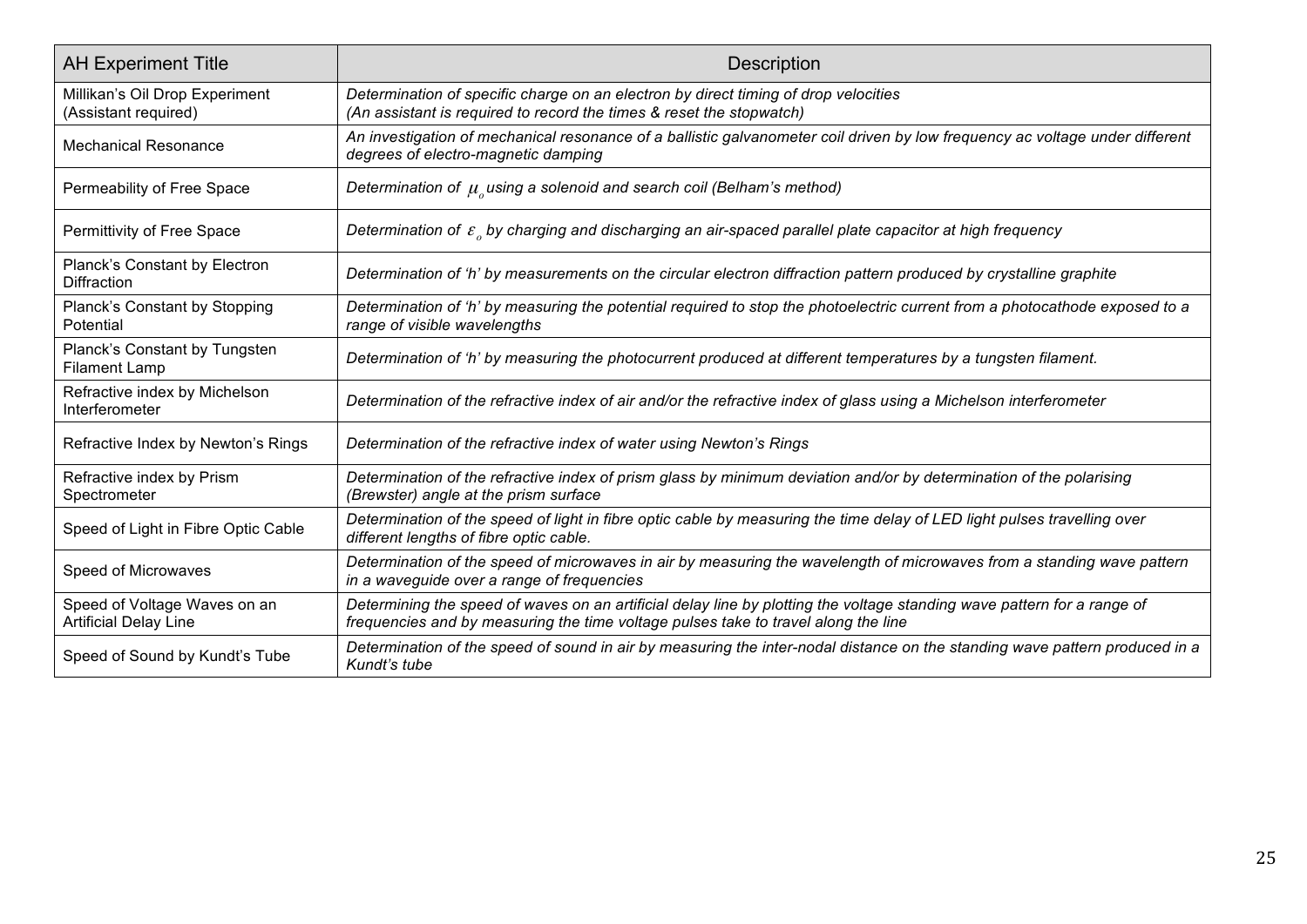| <b>AH Experiment Title</b>                         | <b>Description</b>                                                                                                                                                         |
|----------------------------------------------------|----------------------------------------------------------------------------------------------------------------------------------------------------------------------------|
| Speed of Sound by Resonance<br>Tube                | Determination of the speed of sound in air by measuring the resonant frequency over a range of air column lengths                                                          |
| Speed of Sound by Lissajous'<br>Figures            | Determination of the speed of sound in air by observing phase shifts between transmitted and received sound using<br>Lissajous' figures                                    |
| Wavelength by Fabry-Perot<br><i>interferometer</i> | Determination of the mean wavelength of the sodium doublet and the wavelength difference between the two lines of the<br>sodium doublet using a Fabry-Perot interferometer |
| Wavelength by Michelson<br>Interferometer          | Determination of the mean wavelength of the sodium doublet and the wavelength difference between the two lines of the<br>sodium doublet using a Michelson interferometer   |
| Wavelength by Newton's Rings                       | Determination of the mean wavelength of the sodium doublet using Newton's Rings                                                                                            |
| Young's Modulus by oscillating<br>beam             | Determination of Young's Modulus for a clamped metre rule by timing the period of oscillation for a range of free lengths                                                  |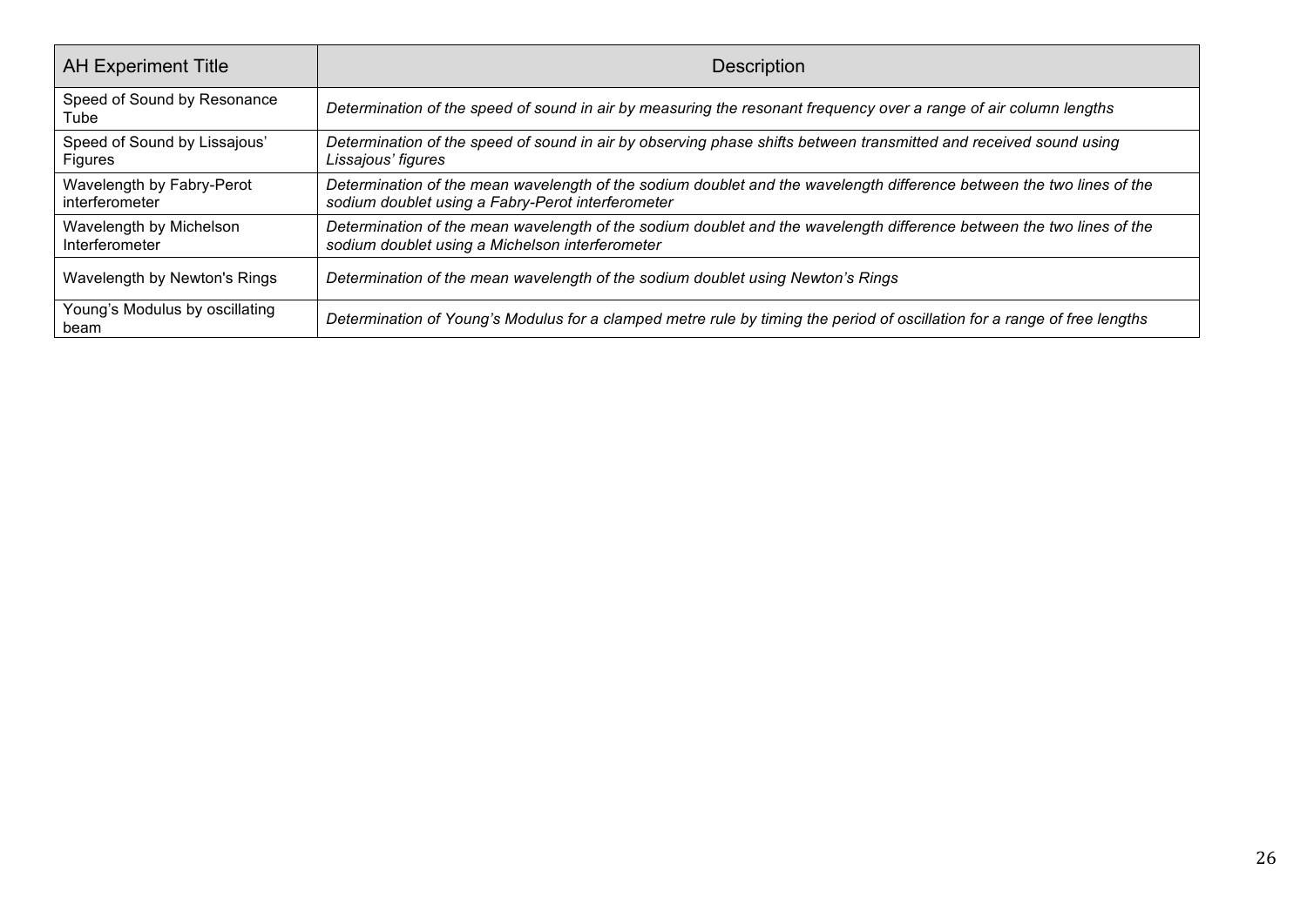# **University of Strathclyde**

Contact: shirley.wylie@strath.ac.uk

Labs are available are Wednesday afternoons from 1.00pm and Friday all day from 10.00am. We do have most dates available from January onwards.

- 1. Young's Modulus by Searle's method, bending bar or vibrating bar.
- 2. Determination of acceleration due to gravity by use of simple pendulum, Kater's pendulum or oscillating ball.
- 3. Determination of speed of sound by either acoustic resonance or Kundt's tube.
- 4. Verification of relationship between length of string and frequency of vibration.
- 5. Measurement of magnetic induction in a solenoid.
- 6. Measurement of inductance / capacitance through LC resonance.
- 7. Measurement of charge to mass ratio by Magnetron effect.
- 8. Measurement of charge to mass ratio by fine beam tube method.
- 9. Measurement of surface tension by either Jaeger's method and drop method.
- 10. Measurement of wavelength of light by interference thin film, Newton's rings and Michelson interferometry, spectroscopy.
- 11. Measurement of wavelength of light by diffraction.
- 12. Determination of refractive index by Snell's law, angular deviation, beam displacement or critical angle.
- 13. Determination of focal length of thin lenses and mirrors, verification of chromatic dispersion.
- 14. Determination of Planck's constant by LED turn-on and by atomic spectroscopy.
- 15. Determination of Rydberg constant by atomic spectroscopy.
- 16. Determination of charge on electron by Millikan's oil drop.
- 17. Determination of speed of light.
- 18. Verification of Fresnel reflection relationships.
- 19. Determination of coefficient of viscosity of castor oil.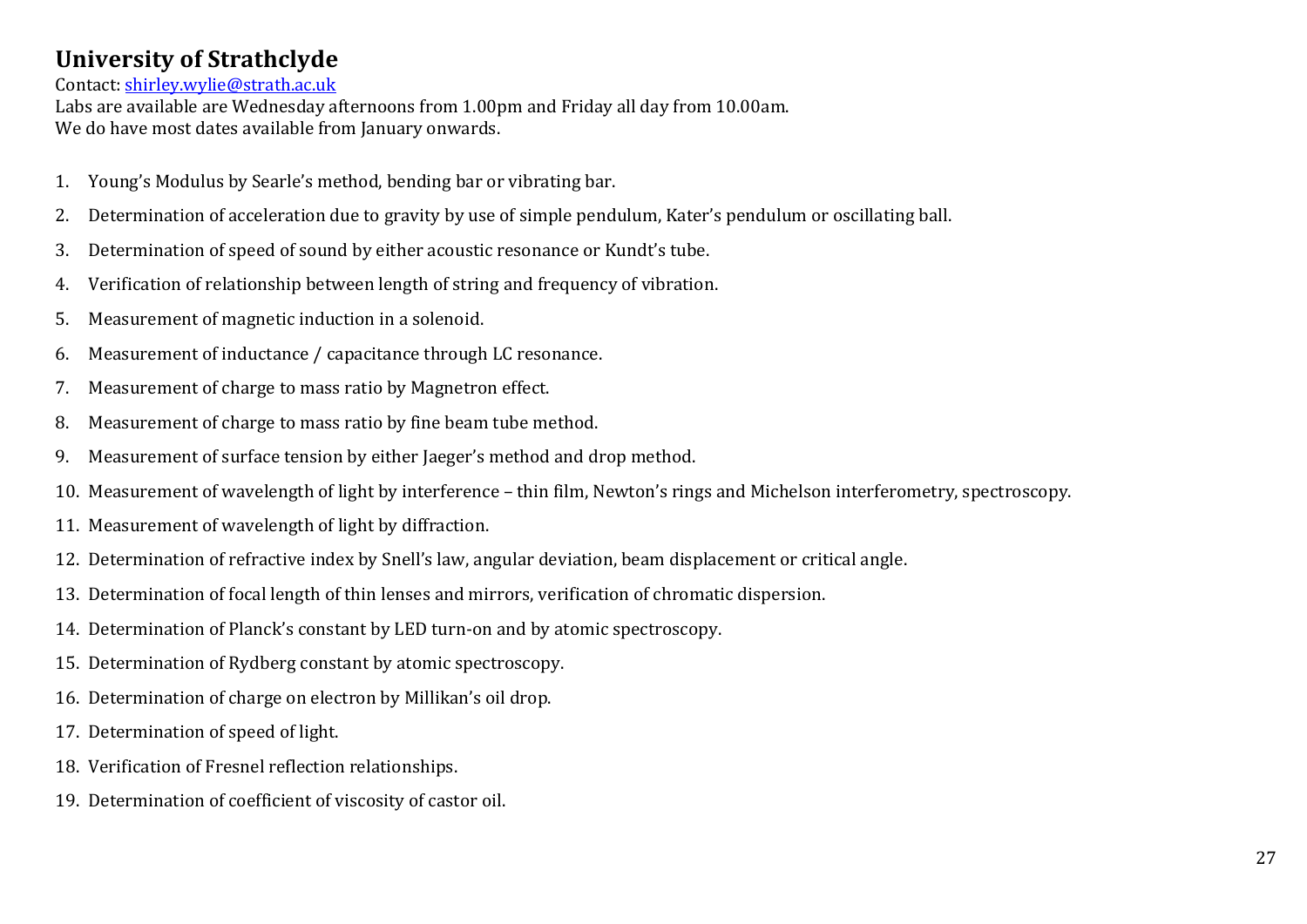## **University of Aberdeen**

Contact: cpdservices@abdn.ac.uk

### **Continuing Professional Development (CPD) for Physics Teachers/Technicians CfE Advanced Higher Physics Friday#26th May#2017**

Details; https://www.abdn.ac.uk/business-info/training/cpd/events/10572/

## Fee: The course will cost £125.00 per person, this includes lunch and refreshments.

#### **List of In-depth Experiments**

If you wish to do an in-depth experiment please insert a '1' and a '2' in the choice column opposite your first and second choice of experiment. Every attempt will be made to give everyone their first choice.

| No             | Title/Description                                                               | Choice |
|----------------|---------------------------------------------------------------------------------|--------|
| $\mathbf{1}$   | Linear Kinematics and Dynamics* (Trolley experiments)                           |        |
| 2              | Moment of Inertia of a Bicycle Wheel* (several methods used)                    |        |
| 3              | Rotational Dynamics of a Simple Pendulum* (Tension and Damping)                 |        |
| 4              | Multiple slit Interference and Diffraction* (using an optical laser)            |        |
| 5a             | Transverse Vibrations of a Wire* (Tension is variable)                          |        |
| 5b             | Transverse Vibrations of a Wire (3 factors possible $-1$ , T and $\mu$ )        |        |
| 6a             | Induced Voltage* (magnet free-falling through coil)                             |        |
| 6 <sub>b</sub> | Induced Voltage (magnet free-falling through coil)                              |        |
| 7              | Magnetic Field of a Circular Coil* (Axial and Transverse Fields)                |        |
| 8              | LCR Circuits*(Phase Relationships, Series Resonance & waveforms)                |        |
| 9              | Measurement of and Factors Affecting Capacitance* (A, d and $\varepsilon_{r}$ ) |        |
| 10             | Photoelectricity - LEDs and Planck's Constant*                                  |        |

\* These experiments have been available on previous occasions.

Where the same title appears twice, the 'a' versions involve the use of a computer for data collection, whereas with the 'b' versions data collection is done by the experimenter.